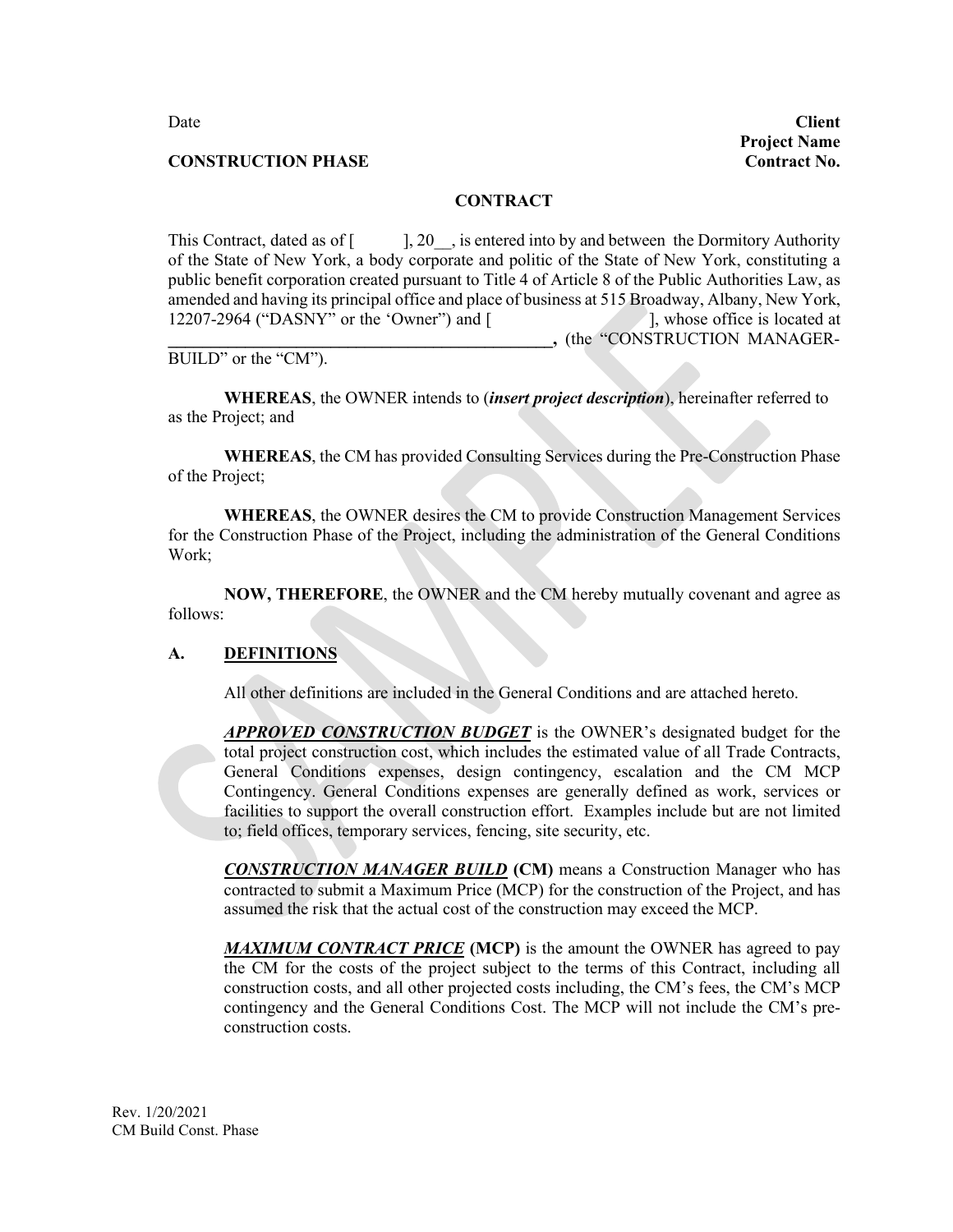**PROJECT DESIGNER** means the firm or firms of architects or engineers or both (and their consultants) which have undertaken to design the Project pursuant to a contract with the OWNER (Hereinafter: the Design Contract).

*TRADE CONTRACTOR* means a firm employed directly by the CM to complete the construction of the project.

# **ARTICLE I: SCOPE OF SERVICES**

The CM's Services shall include, but not be limited to, all Articles of this Contract and all Services enumerated in Appendix "A", entitled **SCOPE OF SERVICES**, (hereinafter the Work), which is attached to and made a part hereof.

## **ARTICLE II: ADDITIONAL SERVICES**

The OWNER reserves the right to direct the CM to provide Additional Services and the CM shall provide said Additional Services when so directed.

## **ARTICLE III: EXTRA WORK**

See General Conditions, Article 7.

## **ARTICLE IV: CONSULTANTS AND TRADE CONTRACTORS**

A. The OWNER may retain a Consultant or Consultants to furnish services throughout the term of this Contract, and the CM shall cooperate with said Consultant or Consultants.

B. The CM shall require that any Consultant providing engineering services, required under the Scope of this Contract, provide a **Certificate of Authorization in New York** issued by the New York State Department of Education. A copy of said Certificate shall be kept by the CM, and upon request furnished to the OWNER.

C. Prior to execution of a contract between the CM and proposed Trade Contractor, the CM shall submit a copy of the proposed Trade Contractor agreement to the OWNER. The OWNER shall not be liable for payment to the CM for any cost incurred under any Trade Contractor agreements unless such copy is provided. The fees of any Trade Contractors retained by the CM for services required under Article I shall be deemed covered by the compensation as stipulated in Article V.A.1.

D. The CM shall pay its Consultants or Trade Contractors the full amount due to them from their proportionate share of each requisition for payment submitted by the CM and paid by the OWNER. The CM shall make said payment no later than seven (7) calendar days from receipt of payment from the OWNER.

# **ARTICLE V: PROVISION FOR PAYMENT**

A. Construction Phase Payments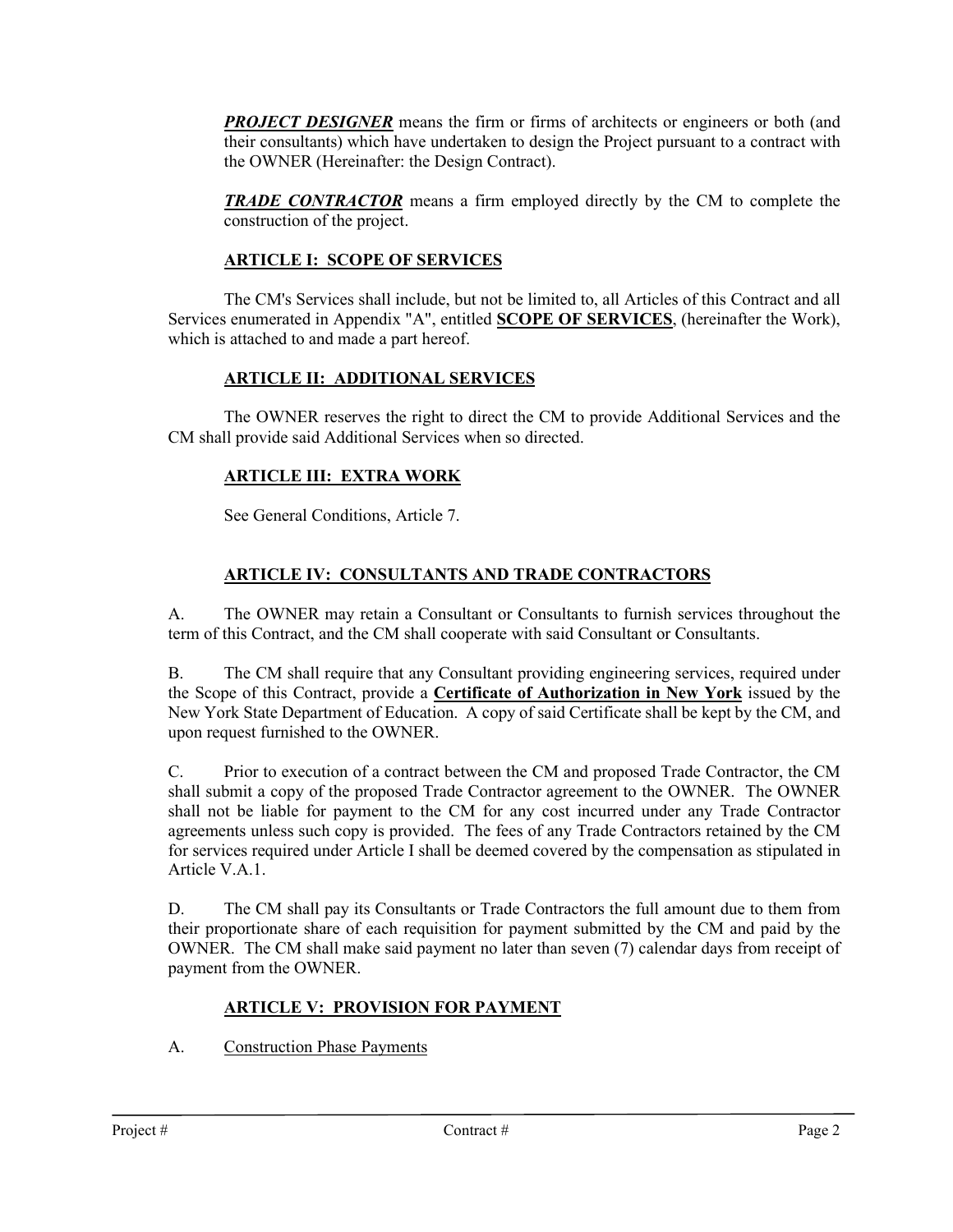The MAXIMUM AMOUNT PAYABLE for all services and work pursuant to Appendix "A" of this Construction Phase Contract shall be the not to exceed amount of and 00/100 (\$.00). The MAXIMUM AMOUNT PAYABLE is summarized in Appendix "B", entitled SUMMARY OF PAYMENTS, which is attached to and made a part hereof. Such amount shall be comprised of the following:

- 1. Trade contract work in the amount of and 00/100 (\$.00) which includes work bid in accordance with Section 4 of Appendix A of this Construction Phase Contract, all Trade Contractor bonds and insurance and the CM-MCP contingency.
- 2. For general conditions work contracted for by the CM, including the cost of all contracted labor, materials, and supplies necessary, proper for, or incidental to the performance of said Work, the Not to Exceed amount of and  $00/100$  Dollars (\$  $\qquad \qquad$  ).
- 3. For reimbursement to the CM for Salary costs for Construction Phase Services the lump sum amount of and 00/100 Dollars (\$\_\_\_\_\_\_\_\_\_\_\_\_). Salary costs includes all technical employees of the CM, other than Principals, assigned to the Project. Actual Direct Salary, as used herein, shall not include allowances for insurances, payroll taxes, or other benefits listed in item A.2., Fringe Benefits.
- 4. Reimbursement to the CM for Fringe Benefit costs associated with the Construction Phase Services salary costs in item V.A.3 in the lump sum amount of  $\overline{\phantom{a}}$

\_\_\_\_\_\_\_\_\_\_\_\_\_\_\_\_\_\_\_\_\_\_\_\_\_\_\_\_\_\_\_\_\_\_\_\_\_\_\_\_\_\_\_\_\_\_\_ and 00/100

Dollars (\$ .00). Allowable Fringe Benefit items as provided for herein shall be limited to the following specific items:

- 1. F.I.C.A.;
- 2. Federal Unemployment Insurance;
- 3. State Unemployment Insurance;
- 4. NYS Workers Compensation;
- 5. Life Insurance;
- 6. Accidental Death and Dismemberment;
- 7. NYS Disability Insurance;
- 8. Group Hospitalization;
- 9. Pension Plan; and
- 10. Group Travel Accident Insurance.
- 11. Vacation, holiday and sick leave time in accordance with the CM's approved leave policy.
- 5. The Fee Percentage of % shall be applied to the initial value of the Trade Contracts, Bonds, Sub-Guard Insurance, as approved by the OWNER. The Fee Percentage shall not be applied to the CM's Direct Salaries, Fringe Benefits or General Conditions items. Construction Phase Fee in the lump sum (LS) amount of  $\$\text{and }00/100 \text{ dollars} (\text{$\$})$ . The fixed Fee shall be reimbursed in proportion to the percentage of completed and OWNER approved Construction work. The CM will be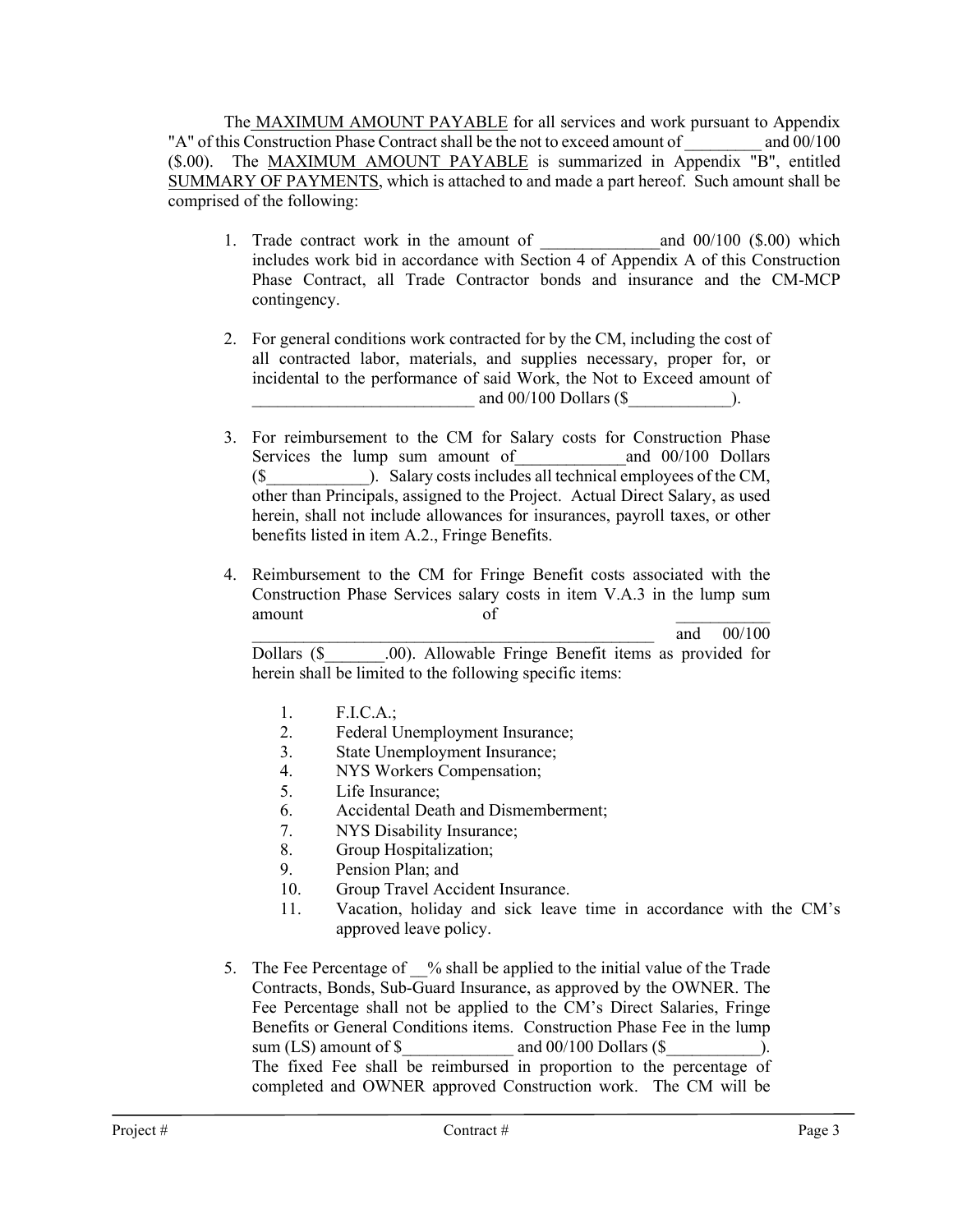entitled to the same fee percentage on all trade contract change orders that are approved by the owner. Trade contracts are allowed mark ups per Article 7 of the General Conditions on all change orders.

Payments for Services shall be made monthly in proportion to Services performed and approved by the OWNER. Payments shall be requisitioned on the OWNER's form, **CONTRACTOR'S CONTRACT PAYMENT REQUISITION** with accompanying certified payroll, and other appropriate backup. Certified payroll shall show the names and rates of pay of all personnel performing services during the payment period, and their position classification. Only said form shall be used for reimbursement of Services. The Construction Manager and all subconsultants/sub-contractors are required to submit a completed *E.O. 162 Workforce Utilization Report.* The Construction Manager is responsible for collecting reports from each sub performing work on the contract, ensuring that the subs submit the report as required. All *E.O. 162 Workforce Utilization Reports* are to be submitted within 10 days of the end of each month. The *E.O. 162 Workforce Utilization Report* is posted on DASNY's website at [https://www.dasny.org/forms](https://nam02.safelinks.protection.outlook.com/?url=https%3A%2F%2Fwww.dasny.org%2Fforms&data=04%7C01%7CKMallard%40dasny.org%7Cf58861aa5a2749ecdbf608d8ea3e5d4b%7C886b09f58d684ba88fafccc214b01239%7C0%7C0%7C637516900862077847%7CUnknown%7CTWFpbGZsb3d8eyJWIjoiMC4wLjAwMDAiLCJQIjoiV2luMzIiLCJBTiI6Ik1haWwiLCJXVCI6Mn0%3D%7C1000&sdata=b8B6VU%2F2JfStwmnlGicL7Rd1dTKt%2BnlIoahL9LeDMrY%3D&reserved=0) and can be found by going to MWSBE – Forms. The completed reports are to be submitted to DASNY's Opportunity Programs Group by emailing the Excel workbook files to [EO162Reporting@dasny.org.](mailto:EO162Reporting@dasny.org) Hard copies of the reports will not be accepted. The OWNER shall retain five percent (5%) of the amount of each payment. Reduction in retainage may be considered in relation to phased completion of the work. Certified payroll records for all employees for which reimbursement is sought. shall be supplied to the OWNER upon request and made available to the OWNER for inspection or audit at the OWNER's option at any time during the life of this Contract and for a period of six (6) years after final payment.

The Final Amount Payable under this Article shall be based on the actual cost of the work performed, as certified by the CM and approved by the OWNER in accordance with Section 9.2 of Appendix A of this Construction Phase Contract, except where such amount exceeds the OWNER approved MCP referenced in Article V.B. If the Final Amount Payable exceeds the MCP, the OWNER shall only be liable to pay an amount equal to the MCP.

The CM is required to submit payment requests to the OWNER, on behalf of Trade Contractors and Subconsultants within Thirty (30) days of receiving approvable Trade Contractor and Subconsultant invoices.

The OWNER may, at its sole discretion deny payment to the CM for: 1) failure to invoice for services within 90 days of services being rendered, 2) invoices provided without proper backup documentation as defined in the Contract.

## B. Maximum Contract Price

Pursuant to Appendix "C" of this Contract and the assumptions and clarifications therein, the Maximum Contract Price for all services performed pursuant to this Construction Phase Contract and the General Conditions Work Phase Contract, executed in conjunction with and in addition to this Construction Phase Contract, is  $\qquad \qquad \text{and } 00/100 \text{ (} $0.00).$ 

# **ARTICLE VI: WITHHOLDING OF PAYMENTS**

The OWNER may withhold from the CM any part of any payment as may, in the judgment of the OWNER, be necessary: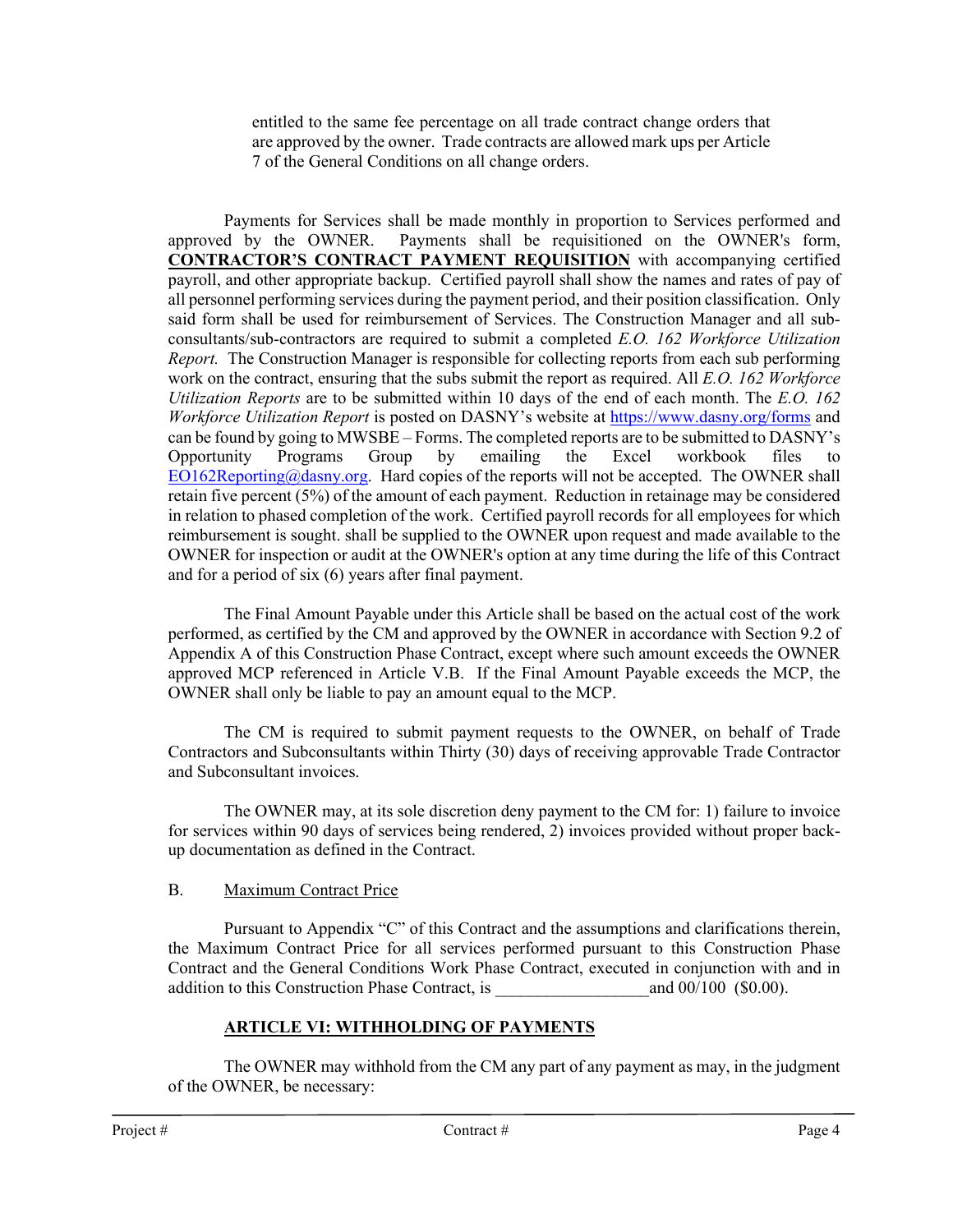- 1. to assure payment of just claims of any persons supplying labor or materials for the Work;
- 2. to protect the OWNER from loss due to defective Work not remedied;
- 3. to protect the OWNER, Client, CM, if applicable, or other such entities as identified by the OWNER as Additional Insureds from loss due to failure to defend, loss due to injury to persons or
- 4. to assure payment of fines, liquidated damages and penalties which may be imposed on the CM pursuant to the provisions of this Contract; or
- 5. to assure payment of fines and penalties which may be imposed on the CM pursuant to Article 20 – Opportunity Programs, Section 20.07 paragraph D, of the General Conditions for Construction. The estimated amount of said fines and penalties shall be the difference between the planned dollar amount of MBE/WBE sub-contract awards and the actual dollar amount of such awards.

## **ARTICLE VII: FINAL PAYMENT AND RELEASE**

Final payment shall be made to the CM upon satisfactory completion and acceptance by the OWNER of all services required, including all deliverables pursuant to Section 18.4 of Appendix A, by the CM pursuant to this Contract, or all services performed prior to the termination of said Contract if so terminated and upon submission of a certification that all Subconsultants/Trade Contractors have been paid their full and agreed compensation.

Acceptance by the CM of final payment hereunder shall operate as, and shall be, a release to the OWNER from all claims and liability to the CM and its successors, legal representatives, and assigns for anything done or furnished under or arising out of the provisions of this Contract. No payment, final or otherwise, shall release the CM from any obligations under this Contract.

## **ARTICLE VIII: OWNER'S PROCEDURE**

The CM agrees to comply with all procedural requirements of the OWNER as they apply to reports or other aspects of the Project. In addition, during the Construction Phase of this Contract, the CM shall comply with all procedural requirements of the Client. Client is herein defined as the entity for whom the OWNER is performing services, including subsidiaries, agents, related corporations, or fiduciaries.

## **ARTICLE IX: INSURANCE PROVIDED BY CM**

See General Conditions, Article 15.

## **ARTICLE X: INSURANCE PROVIDED BY THE OWNER**

A. The OWNER shall, except as otherwise specified, at all times during the period of construction and until physical completion and acceptance, procure and maintain, at the cost and expense of the OWNER, "All Risk" Builders Risk Insurance. The CONSTRUCTION MANAGER, Contractors and Subcontractors will be covered for their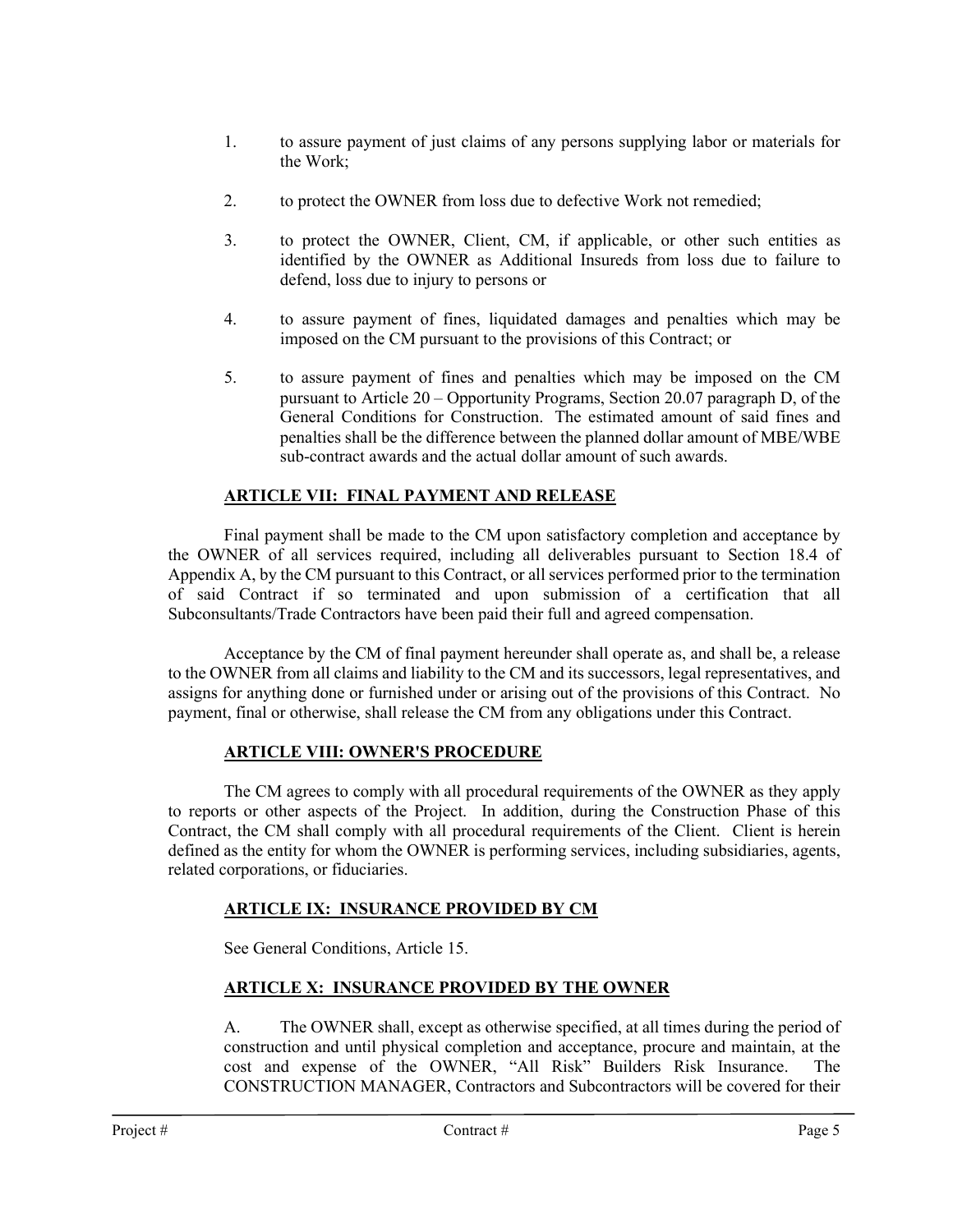work. Losses up to and including \$5,000 shall be borne by the CONSTRUCTION MANAGER, PRIME CONTRACTORS and/or its Subcontractors. Reimbursement for loss, if any, is to be made payable to the OWNER. The OWNER shall, at the OWNER'S sole discretion, have power to adjust and to settle with the insurer any loss or claim under said insurance.

B. Coverage shall include sub-limits for property in transit and for property in storage on and off the job site. Specific higher limits for transit/storage are available as circumstances may require upon request by any Named Insured to the OWNER'S Risk Management Unit.

# **ARTICLE XI: INSURANCE PROVIDED BY TRADE CONTRACTORS**

See General Conditions, Article 15.

## **ARTICLE XII: PROTECTION OF RIGHTS, PERSONS, AND PROPERTY**

See General Conditions, Article 14.

## **ARTICLE XIII: HOLD HARMLESS**

See General Conditions, Article 14.

## **ARTICLE XIV: OWNER'S RIGHT TO AUDIT AND INSPECT RECORDS**

See General Conditions, Article 17.

## **ARTICLE XV: APPENDIX "F" GENERAL CONDITIONS FOR CONSTRUCTION**

Appendix "F", entitled GENERAL CONDITIONS FOR CONSTRUCTION is included as an attachment.

## **ARTICLE XVI: ASSIGNMENT**

The CM shall not assign the Contract in whole or in part without prior written consent of the OWNER, however, the OWNER may assign the Contract in whole or in part without prior written consent of the CM.

## **ARTICLE XVII: THE CONTRACT DOCUMENTS**

The Contract for Construction Management Services between the OWNER and the CM sets forth the CM's scope of services and is comprised of the following documents:

- this **Construction Phase Contract**, and all attached documents and appendices;
- the **OWNER's General Conditions for Construction (July 28, 2020) and General Requirements (ADD DATE);**
- the **OWNER's "Request for Proposal"**, and all attached documents and appendices, incorporated herein by reference;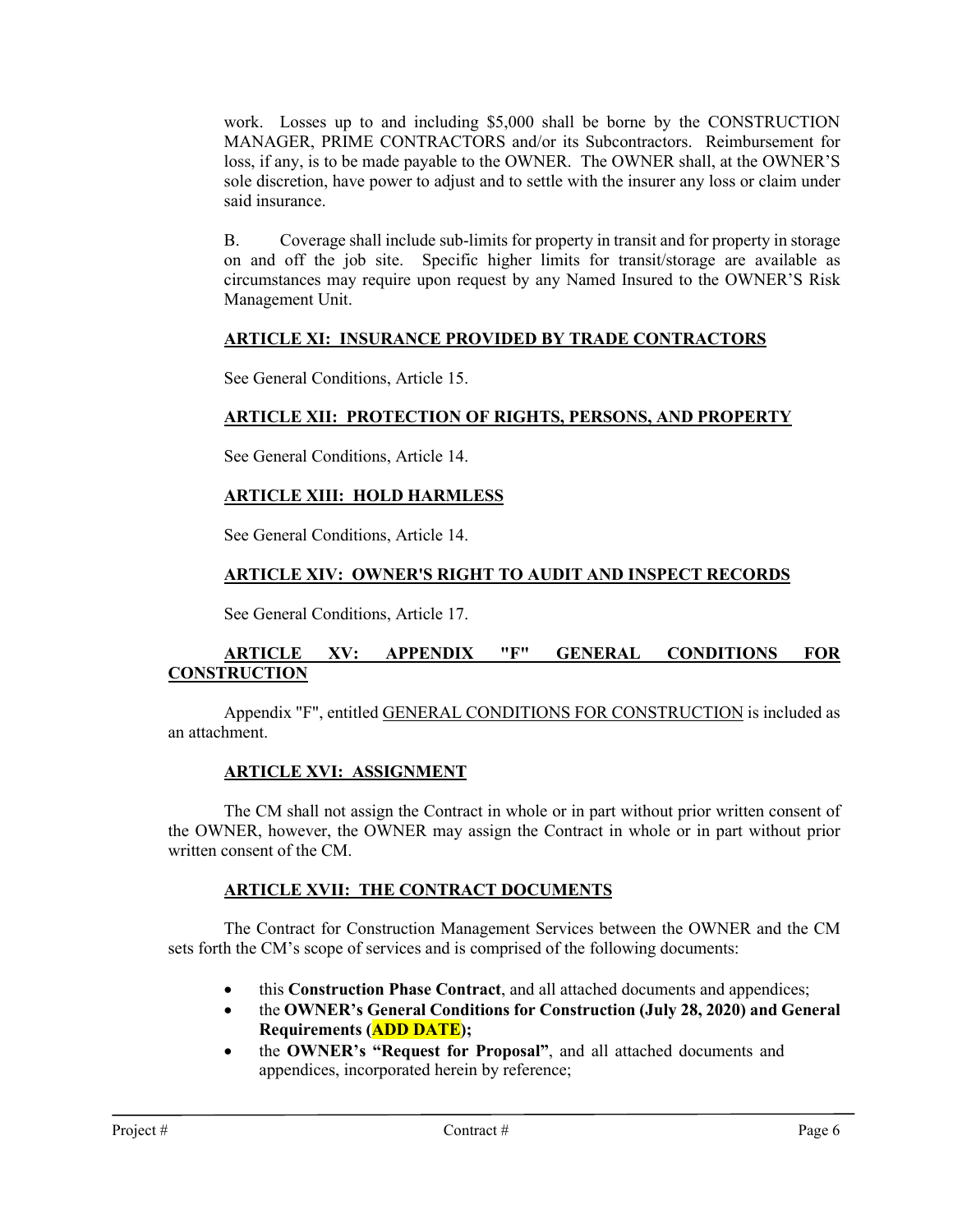- the **CM's Response to the OWNER's Request for Proposal,** and all attached documents and appendices as approved by the OWNER, incorporated herein by reference.
- the title of the drawings, project manual, DOL prevailing wage case number, and the date of the stamp on each document

## **ARTICLE XVIII: INTERPRETATION**

In the event of any discrepancy, disagreement or ambiguity among the following documents, they shall be given preference in the following order to interpret and to resolve such discrepancy, disagreement or ambiguity:

- 1. Construction Phase Contract
- 2. OWNER's General Conditions for Construction (July 28, 2020) and General Requirements (ADD DATE);
- 3. OWNER's "Request for Proposal"
- 4. CM's Response to the OWNER's Request for Proposal
- 5. the title of the drawings, project manual, DOL prevailing wage case number, and the date of the stamp on each document

## **ARTICLE XIX: TIME OF COMPLETION AND LIQUIDIATED DAMAGES**

The Substantial Completion Date for the trade work for this portion of this Construction Phase shall be  $\qquad \qquad , 20$  however, this Contract shall survive and remain in full force and effect until the Work of this Contract is completed.

The CM shall pay to the Owner as liquidated damages the sum of  $\qquad \qquad$  and 00/100 Dollars (\$0.00) for each and every day that the CM fails to achieve Substantial Completion of the Work by  $, 20$ . Liquidated damages increase to  $.00/100$   $(0.00)$ per day for each and every calendar day that the CM fails to achieve Substantial Completion of the Work by \_\_\_\_\_\_\_\_\_\_\_\_\_\_, 20\_\_\_.

## **ARTICLE XX: M/WBE AND SDVOB CONTRACT GOALS**

The New York State ESD certified Minority and Women-Owned Business Enterprise (MWBE) and New York State OGS certified Service-Disabled Veteran-Owned Businesses (SDVOB) participation goals established for this project are 18% (MBE), 12% (WBE) and 6% (SDVOB). The goals refer to the utilization of M/WBE & SDVOB sub-contractors, subconsultants and suppliers on all the DASNY Professional Services, Pre-Construction, Construction, and General Conditions contracts associated with this contract.

It is DASNY's expectation that the above referenced MWBE/SDVOB goals are met on all associated bid packages, and change orders to the degree feasible. The CM should provide a listing of all bid packages, including scheduled bid dates (7) days prior to any bid opening. A preliminary utilization plan should be submitted for each bid package for review and approval, in order to facilitate and maximize MWBE/SDVOB outreach and utilization on this project.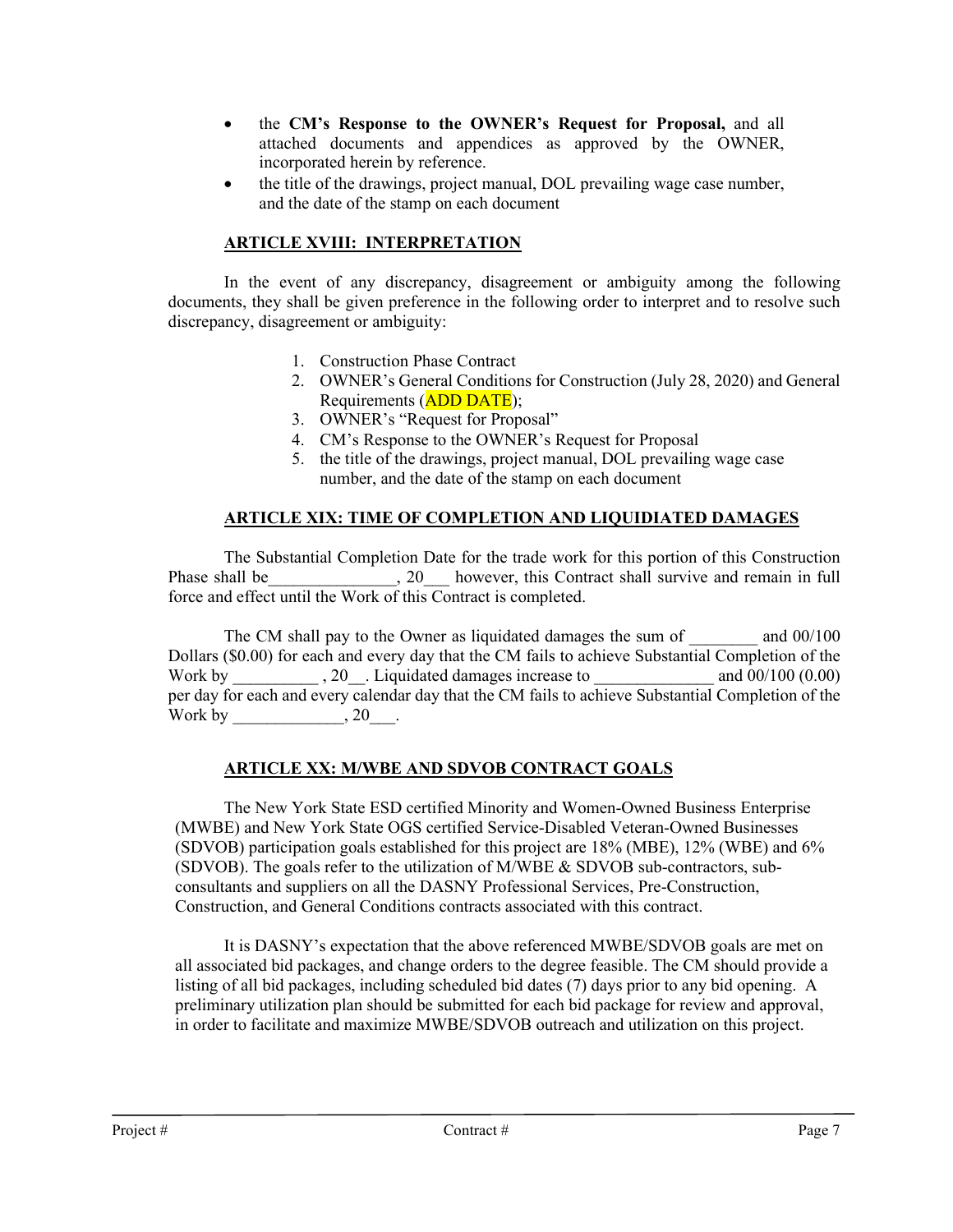#### **SIGNATURES**

**IN WITNESS WHEREOF**, the parties hereto have set their hands as of the date first written above.

**Dormitory Authority of the State of New York 515 Broadway Albany, NY 12207-2964**

By <u>such a set of the set of the set of the set of the set of the set of the set of the set of the set of the set of the set of the set of the set of the set of the set of the set of the set of the set of the set of the se</u>

Title: Authorized Officer

Date:\_\_\_\_\_\_\_\_\_\_\_\_\_\_\_\_\_\_\_\_\_\_\_\_\_\_\_\_\_

**Firm Name Firm Address Firm Address**

By <u>successive and the set of the set of the set of the set of the set of the set of the set of the set of the set of the set of the set of the set of the set of the set of the set of the set of the set of the set of the s</u>

Authorized Officer/Signatory

Title

Date: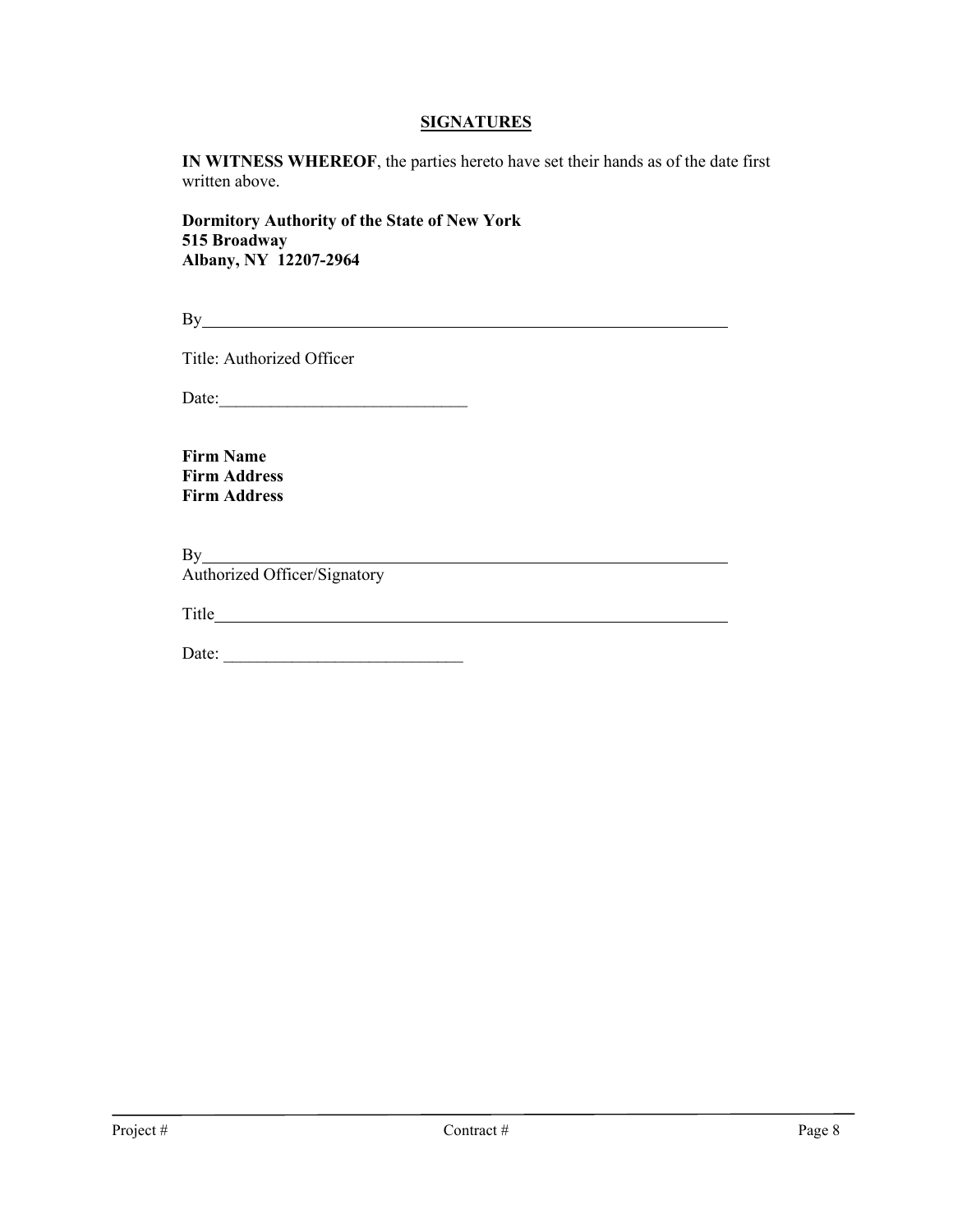### **NEW YORK STATE ACKNOWLEDGEMENT – DASNY**

| State of New York    |               |                                                           |
|----------------------|---------------|-----------------------------------------------------------|
| County of            | SS:           |                                                           |
| personally appeared: | On the day of | $\Box$ , in the year $\Box$ , before me, the undersigned, |

## (**NAME)**

personally known to me or proved to me on the basis of satisfactory evidence to be the individual(s) whose name(s) is (are) subscribed to the within instrument and acknowledged to me that he/she/they executed the same in his/her/their capacity(ies), and that by his/her/their signature(s) on the instrument, the individual(s), or the person upon behalf of which the individual(s) acted, executed the instrument.

#### **Signature of Notary**

\_\_\_\_\_\_\_\_\_\_\_\_\_\_\_\_\_\_\_\_\_\_\_\_\_\_\_\_\_\_\_\_\_

*Stamp or seal containing printed name, county of qualification of notary public and expiration date of notary commission*

#### **NEW YORK STATE ACKNOWLEDGEMENT – Contractor/Consultant**

State of New York

County of  $\qquad$  ) ss:

On the <u>day of contract of the year</u>, in the year state of the undersigned, personally appeared:

#### (**NAME)**

 $\overline{a}$ 

personally known to me or proved to me on the basis of satisfactory evidence to be the individual(s) whose name(s) is (are) subscribed to the within instrument and acknowledged to me that he/she/they executed the same in his/her/their capacity(ies), and that by his/her/their signature(s) on the instrument, the individual(s), or the person upon behalf of which the individual(s) acted, executed the instrument.

#### **Signature of Notary**

\_\_\_\_\_\_\_\_\_\_\_\_\_\_\_\_\_\_\_\_\_\_\_\_\_\_\_\_\_\_\_\_\_

*Stamp or seal containing printed name, county of qualification of notary public and expiration date of notary commission.*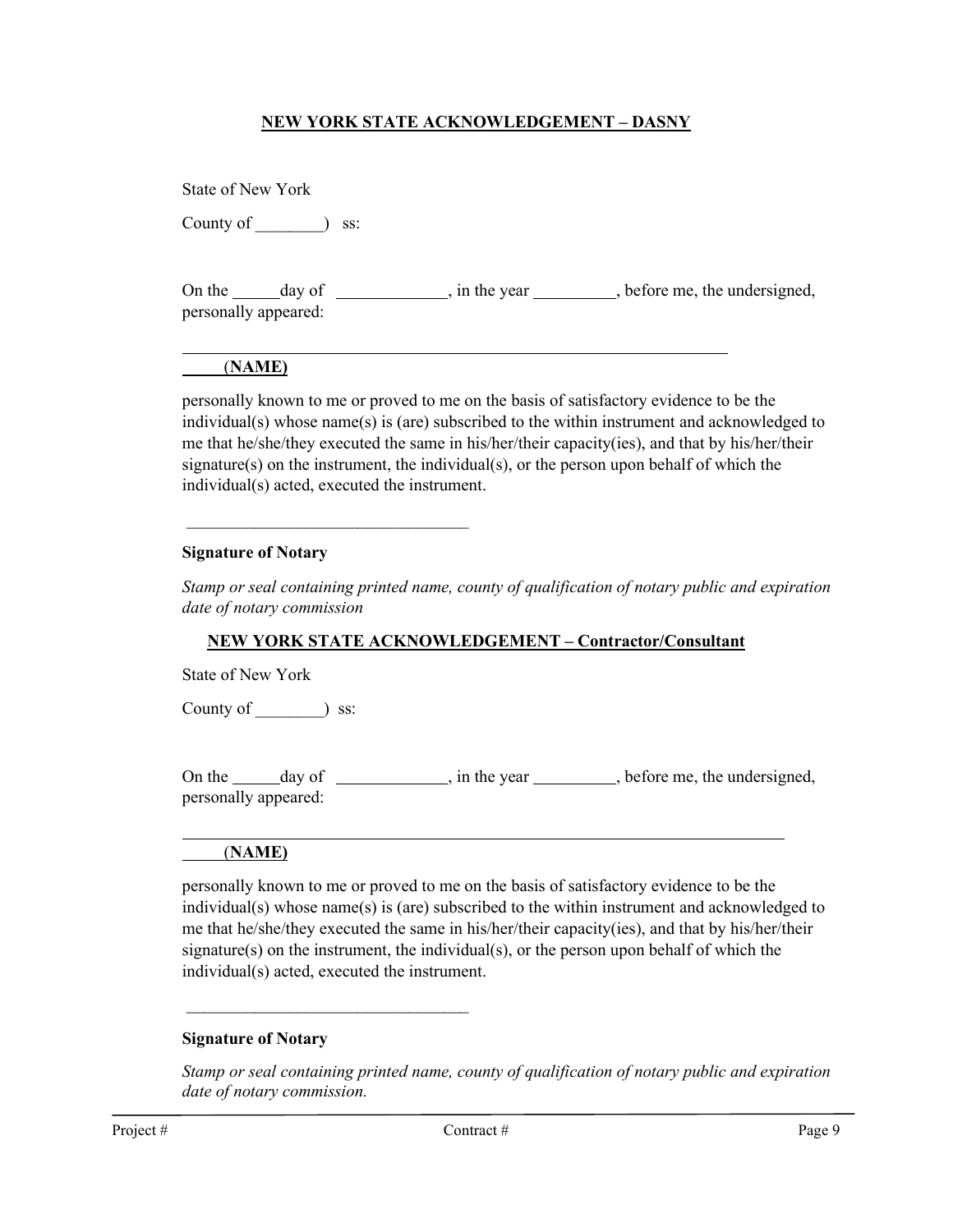## **APPENDIX "A"**

### **SCOPE OF SERVICES**

#### **CONSTRUCTION PHASE SERVICES**

The Construction Phase services shall consist of those services required to complete the construction of the Project in accordance with the Contract Documents and to maintain the established Maximum Price (MCP) of the Project.

1. Consultation During Continuing Project Development:

Upon acceptance of the MCP, the Construction Manager Build (CM) shall continue to advise and assist the OWNER and Project Designers during any continuing Design Activities as described in the Pre-construction Phase Contract.

2. Project Construction Costs:

The CM recognizes that the OWNER will have a limit on the project construction costs. That limit is represented by the MCP. The MCP is inclusive of all trade contracts, a General Conditions allowance, CM Staffing and Fringe Benefit Costs, CM Fees and the CM-MCP contingency, but excludes the OWNER's Construction Contingency and the CM's preconstruction costs.

- 2.2 Upon completion of the Work, any and all non-expended funds remaining in the MCP, including the CM-MCP Contingency will be retained by the OWNER
- 3. Project Schedule

See General Requirements Section 013200

- 4. Trade Contracts Prequalification, Bid and Award
	- 4.1 For any of the Work on this Project, the following procedures will be followed by the CM.
		- a. Formal Advertising For the purpose of obtaining expressions of interest from responsible bidders, formal advertising entails:

(1) Preparation of a listing of specific bid packages on which competitive pricing will be solicited; and

(2) Publicizing the invitation for expressions of interest in bidding through distribution to prospective bidders, posting in public places, publication in newspapers and construction trade journals, and such other means as may be appropriate, including minority trade organizations, in sufficient time to enable prospective bidders to prepare and submit their expressions of interest and qualifications and submit their bids before the time estimated for receipt of bids.

b. Pre-qualification of Bidders - Bidders will be required to meet specified qualifications before being invited to submit a bid on a separate bid package. The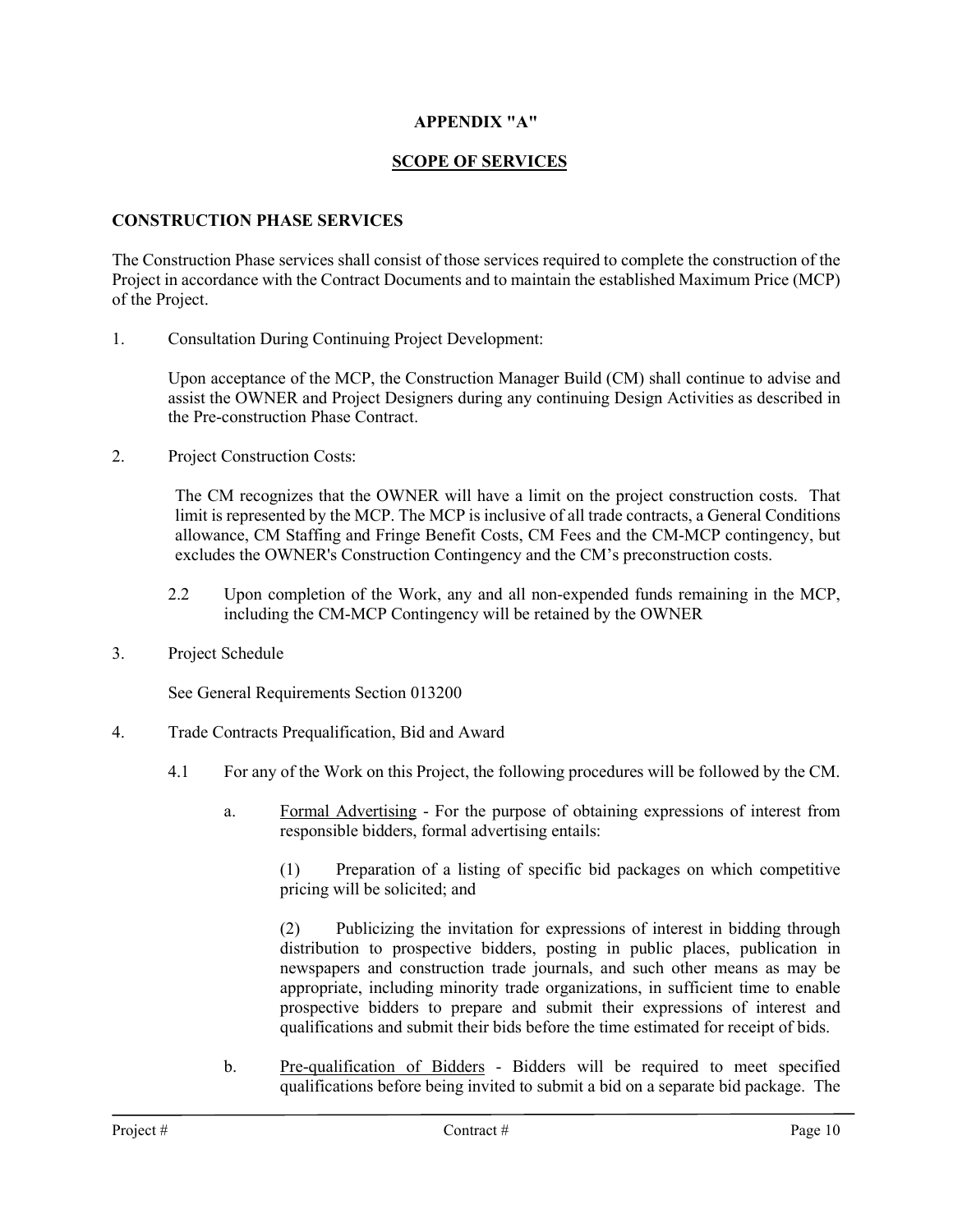OWNER reserves the right to review and approve the qualification criteria prior to advertising by the CM.

The CM shall have the discretion to evaluate and select subcontractors who are invited to bid on the basis of the subcontractor's prior experience and success on similar projects, technical capacity, achievement of MWBE and SDVOB goals, and past record of compliance with Articles 15-A and 17-B of the New York State Executive Law.

To facilitate the pre-qualification of bidders, each bid package included in the consolidated announcement per paragraphs a. 1. and 2. above shall be described in sufficient detail to inform prospective bidders of the nature and scope of the work and shall contain instructions to interested bidders for submitting qualifications. Prospective bidders must identify the bid packages(s) for work they intend to perform. They must also submit their years of experience in performing said work on contracts of similar size and complexity. The CM may establish its own pre-qualification process, but such process must include: (1) determining whether any prospective bidder has been subject within the past five years to a debarment by the New York State Department of Labor or by the New York State Workers Compensation Board; (2) determining the status of the bidder's registration with the New York State Department of State; (3) identifying any serious Occupational Safety and Health Administration (OSHA) violations by the bidder; and (4) requiring each bidder to disclose whether, within the past five years, it has been debarred by, found not responsible by, or lost its prequalification status from, any public agency. (Note: information regarding the first three items is publicly available at no charge through the respective agencies websites.)

The Owner will provide a Pre-Qualification Checklist for use by the CM. (See Appendix D) When the CM through its bid process has identified the first and second apparent low bidders for each bid package, the CM shall require those first and second apparent low bidders whose bids exceed \$2 million to submit to the OWNER a completed NYS Vendor Responsibility Questionnaire and a completed DASNY Vendor Questionnaire (DVQ), including financial statements. The OWNER reserves the right to require that any apparent first or second low bidder, regardless of the amount of their bid, submit a VRQ and DVQ. The owner will review the VRQs and DVQs. In concert with the CM, the OWNER will also review the history and qualifications of the first and second apparent low bidders, and inform the CM of any bidders it disapproves. The CM shall require each bidder to provide a Non-Collusive Bidding Certification form with their bid. The CM shall also provide same form with each bid package. The Owner will provide said form. (See Appendix E)

c. Following receipt of bids from the trade contractors, the CM shall meet with each bidder to review scope, cost, schedule, MWBE/SDVOB participation, bid exclusions or qualifications and any other pertinent elements related to the submitted bid. This process may result in changes to bid prices. The CM shall provide a report to the Owner that indicates original bid amounts, any changes to said amounts and a narrative describing the reason(s) for any changes. Upon completion of this bid review process, the CM shall select subcontractors based on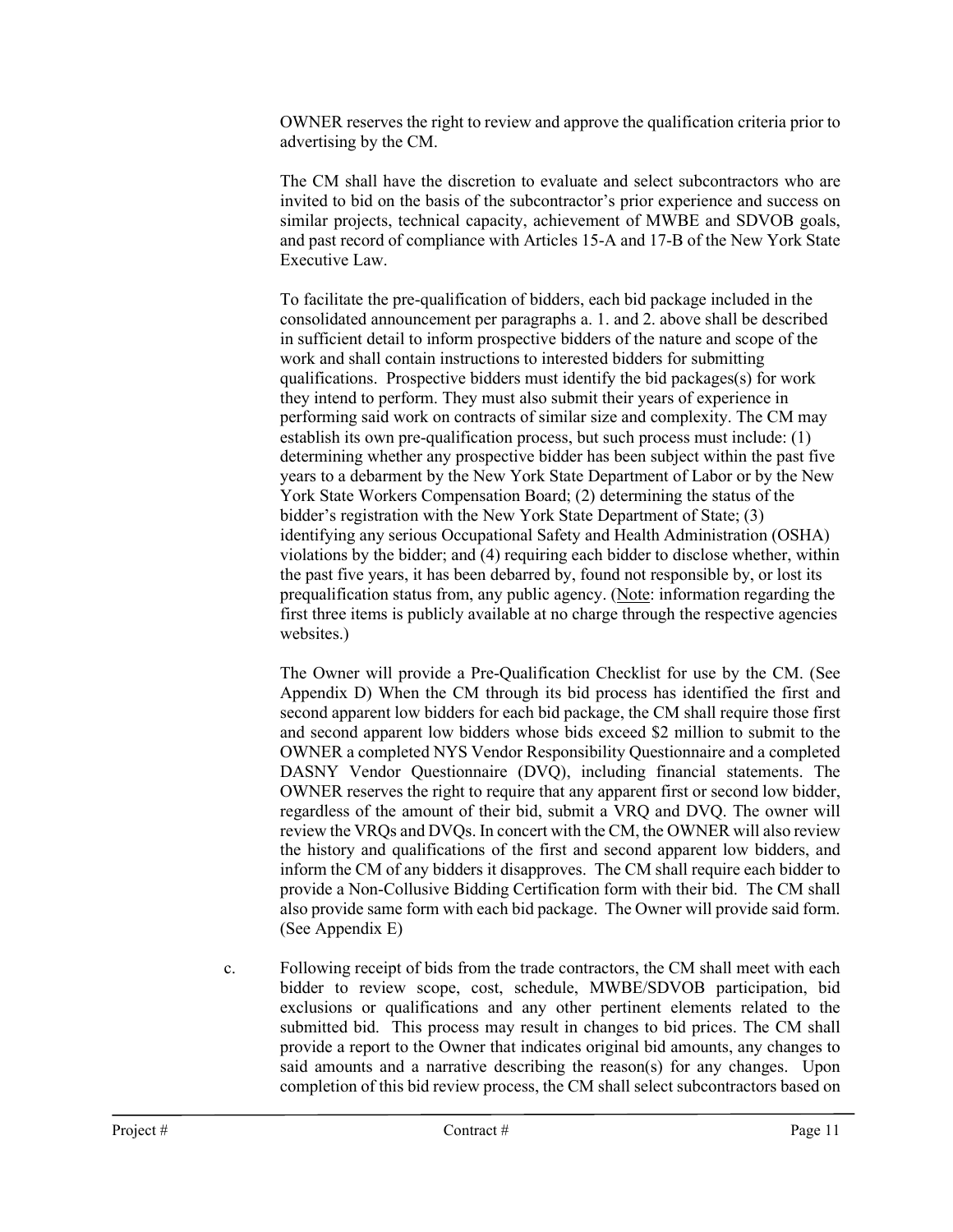the lowest bid, except that with the Owner's prior approval, subcontractors may be selected on a "best value" basis if the CM demonstrates to the Owner's satisfaction that the subcontractor it proposes to select would be in the best interests of achieving the Project budget, schedule and/or achievement of MWBE/SDVOB goals.

d. If after a review of all submitted bids, the CM concludes that the selected bidder for any bid package exceeds the CM's budget line item for such package, or if less than three bids are received in response to the invitation to submit a bid on any bid package, one of the following procedures shall be followed, subject to the owner's review and approval of justification submitted by the CM:

> **(1) Revise all or any part of the Bid Documents for the Project that the OWNER in conjunction with the CM may deem advisable, at no cost to the OWNER, to bring the lowest responsible bid within the CM's budget line for such package; or**

> (2) The CM shall negotiate with the lowest bidders to reduce the price of the bid package to a cost which will not exceed the budget line item price; or

> (3) The CM shall reject all bids and issue a revised invitation to bid approved by the OWNER; or

(4) The CM shall award to the low bidder for a price above the budget line item; or

(5) The CM shall perform the Work itself for the amount of the budget line item price if c. (2) cannot be accomplished, and if the OWNER approves of same.

In addition, the CM and the OWNER may agree to the need for negotiation of bid prices where same are within budget line item cost estimate: this service is included in the foregoing task (2)

If the foregoing tasks (1) and (2) are directed, there shall be no reduction of the scope or quality of the Project for any bid package in order to accomplish the Work of the Project.

e. If the low bid for any bid package appears to be too low, and it appears that the bidder would be unable to complete the contract at the price bid, the CM shall so notify the OWNER. The OWNER, in concert with the CM, will review the bid price breakdown, and the history of the bidding contractor, in accordance with Executive Order 170.1, Uniform Guidelines for Responsibility Determinations. Assuming the OWNER agrees with the CM that the bid price is too low, or that the history of the bidding contractor raises serious concerns about the contractor's ability to perform the Work in a timely and satisfactory manner, and such agreement shall not be unreasonably withheld, the CM will proceed to review the next low bidder, in like manner if necessary.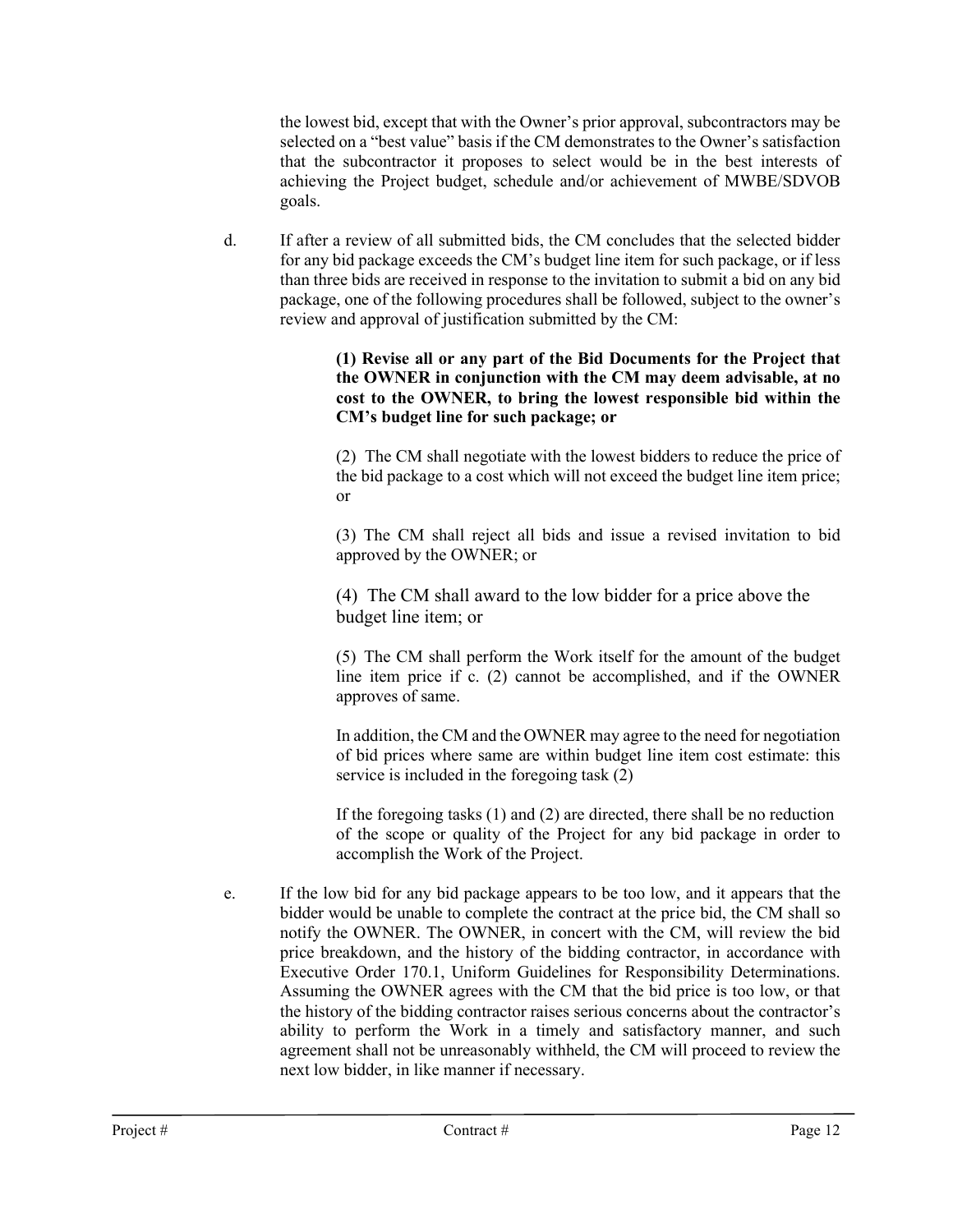# f. Trade Contractor Bids

The CM shall notify the Owner of the date, time and location for receipt of Trade Contractor bids so that the Owner may attend bid openings. The CM shall record the bids and provide a bid tabulation to the Owner.

# g. Contract Awards

1. The CM shall be responsible for making all sub-contract awards, after following the process outlined in 4.1a, b, c, d, e and f herein. CM shall supply the OWNER with its bid evaluations, descoping analysis, rationale, recommendation for award in advance of executing any subcontracts. The OWNER reserves the right to reject an intended award, in any instance where the OWNER's review of the prequalified bidder would result in withdrawal of said pre-qualification. Upon owner's approval of the recommendation to award for each subcontract, the CM shall provide copies of the executed subcontracts for each trade package.

2. One or more Principal Trade Contract packages shall be prepared for each of the General Construction, Electrical, Mechanical, Fire Protection, and Plumbing divisions of the work of the Project. The CM may prepare Principal Trade Contract packages for other divisions or subdivisions of the work. Each Principal Trade Contractor may be required by the CM to provide such bonds and insurance as the CM may require in the contract package.

- 4.2 The CM may at any time prior to the prequalification of bidders, identify and define other Specialty Contract packages which the CM determines may be helpful in the timely, costeffective construction of the Project.
- 4.3 The CM shall include the OWNER's General Conditions and General Requirements in each Trade Contract Bid Package. The General Requirements may be edited as appropriate in order to adapt them to the specific Bid Package.
- 4.4 All contract documents between the CM and the Trade Contractors shall be made available for review by the OWNER.
- 4.5 The use of general allowances in subcontracts is prohibited. The use of specific allowances may be permitted. Any specific allowances must be submitted by the CM to the Owner for approval, on a case by case basis.

# 5. Project Control

- 5.1 Project Staffing
	- a. The CM's on-site representatives shall manage the work of the Trade Contractors and coordinate the work with the activities and responsibilities of the OWNER and Project Designers to complete the Project in accordance with the OWNER's objectives of cost, time and quality.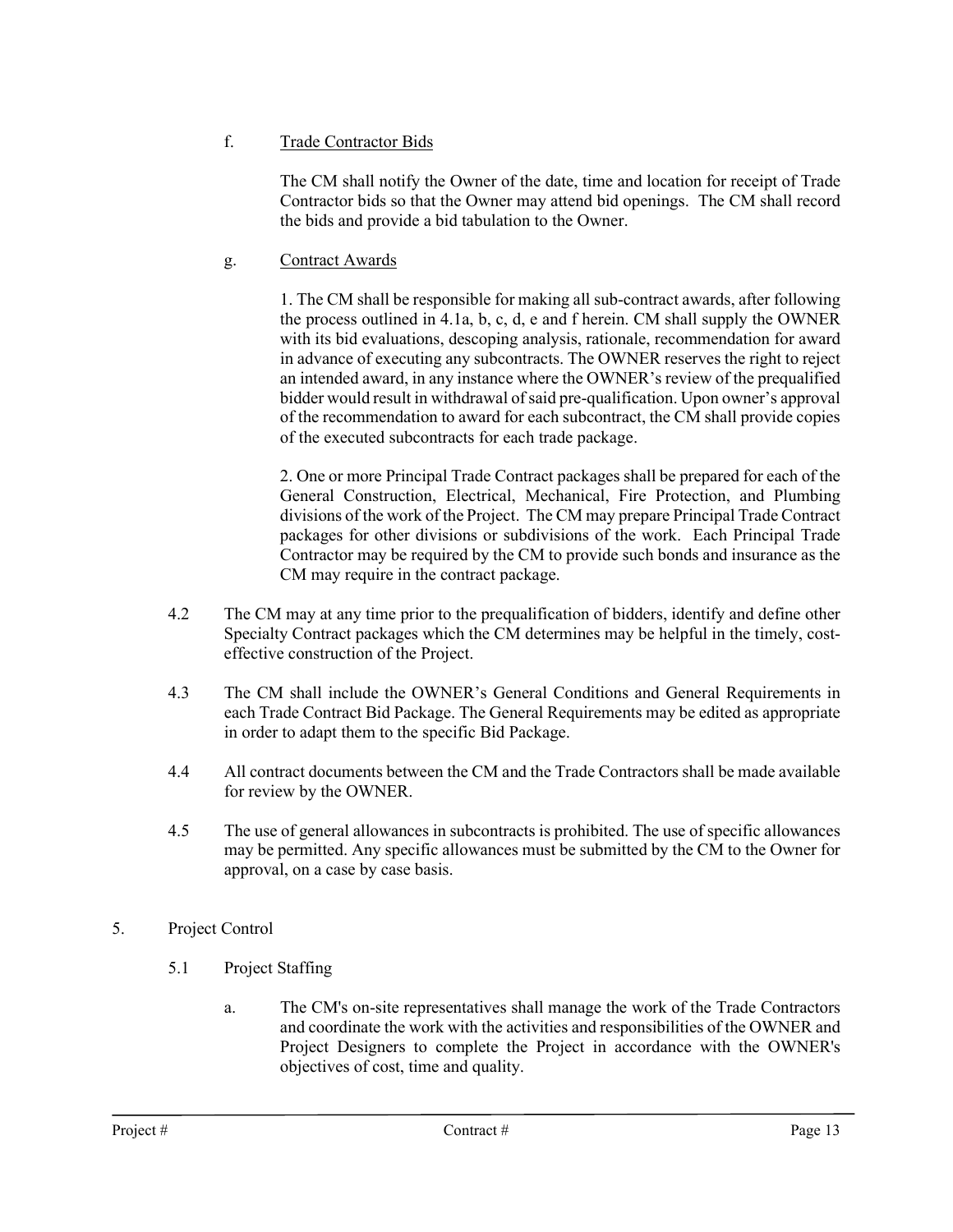- b. The CM shall maintain a competent and adequate full-time staff approved by the OWNER at the Project site to coordinate and provide adequate direction of the work, and to monitor progress of the Trade Contractors on the Project at all times.
- c. It is understood that the designated and approved on-site CM representatives will remain on the job and in responsible charge as long as those persons remain employed by the CM, unless the OWNER has reason to agree otherwise during the course of the project and a contract amendment is issued accordingly by the OWNER.
- 5.2 On-site Coordination / Management
	- a. The CM shall establish an on-site organization and lines of authority in order to carry out the overall plans of the Project Team. The CM shall coordinate all onsite activities with those of an ongoing project within the same general site area.
	- b. The CM shall conduct orientation sessions for its on-site field staff and Trade Contractor's staff, as applicable, as to the Project Procedures developed during the Pre-Construction Phase. OWNER representatives may attend such sessions.
	- c. The CM will provide for all coordination with the on-site Trade Contractors as well as the necessary on-site services for the construction activities and on-site requirements of the OWNER and Project Designer.
	- d. The CM shall require all Trade Contractors to submit a Trade Contractor's Daily Report that is to include, but not be limited to, a summary of the construction activities of the day along with manpower and equipment usage including that of their subcontractors and safety incidents. Such documents shall be available for review by the OWNER's on-site representative. The CM shall provide a cover summary daily report. A copy of the report shall be provided to the OWNER.
	- e. The CM shall accept delivery and arrange for storage, protection and security for any OWNER purchased materials, systems and equipment that are a part of the Work until such items are turned over to the respective Trade Contractors.
	- f. The CM shall coordinate with appropriate parties the delivery and installation of OWNER purchased furnishings and equipment.

# 5.3 Meetings

- a. The CM shall schedule and conduct regular progress meetings as conditions on the Project require but at least weekly, and the CM shall conduct bi-weekly OWNER's meetings and other meetings as may be directed by the OWNER, at which Trade Contractors, OWNER, Project Designer, other designated representatives and the CM can discuss jointly such matters as progress, scheduling, and constructionrelated issues.
- b. The CM shall take and distribute complete minutes of meetings to all attendees and others as directed by the OWNER within three (3) days of such meetings.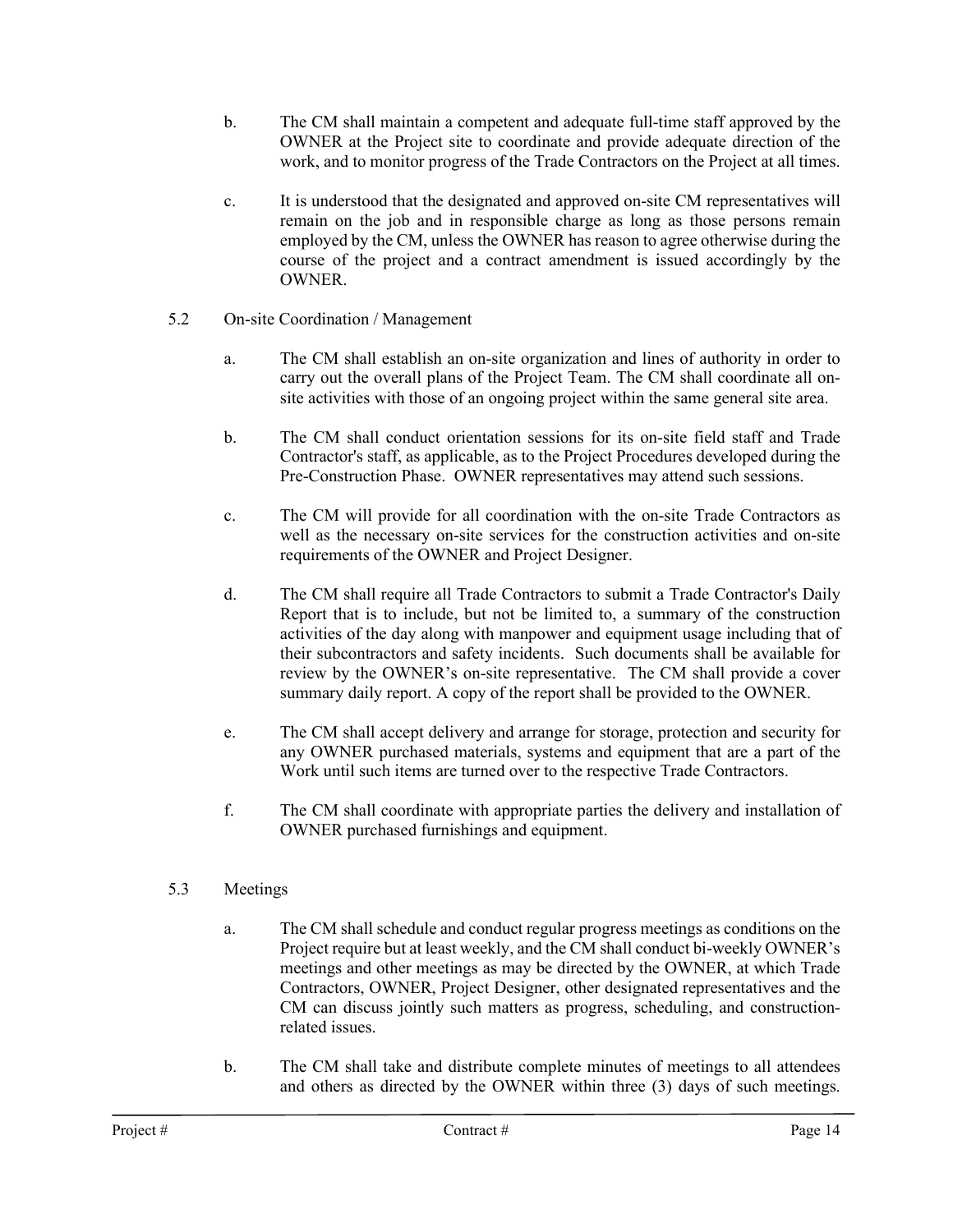Representatives of the OWNER may attend meetings and shall in any case receive all notices and minutes of meetings.

- 6. Requests for Information (RFI)
	- 6.1 The CM will be responsible for developing and implementing an RFI form for use on the project utilizing Primavera Contract Manager software.
	- 6.2 The CM will be responsible for logging and reviewing all RFIs prior to submission to the OWNER and the Project Designer. The CM is to insure that the RFIs submitted are appropriate and not frivolous.
	- 6.3 The CM shall be responsible for tracking and monitoring all RFIs throughout the Construction Phase in a timely manner until they are processed by the Project Designer and/or the OWNER.
	- 6.4 The CM shall include RFIs as an agenda topic at all OWNER meetings and advise the OWNER immediately of any delays in their process. All responses to the RFIs that have an added cost impact shall also be discussed with the OWNER.
- 7. Substitution Requests
	- 7.1 The CM will be responsible for logging all substitution requests.
	- 7.2 The CM will be responsible for reviewing all substitution requests to insure that they are complete; and, if not, returning them to the Trade Contractor for proper submission.
	- 7.3 The CM will be responsible to review all substitution or "or equal" requests prior to submission to the Project Designer and the OWNER.

*It is to be noted that the OWNER discourages substitutions and the OWNER's approval*  will be granted only upon the most persuasive arguments as to quality, function and *financial merit regarding a substitution.*

- 7.4 The CM shall be responsible for tracking and monitoring all substitution requests throughout the Construction Phase until the Project Designer and/or the OWNER process all substitution requests. The CM shall be responsible to see that all substitution requests are submitted in a timely manner per the General Conditions.
- 7.5 The CM shall include substitution requests, if any, as an agenda topic at the OWNER's meetings and advise the OWNER immediately of any delays in the substitution request process.
- 8. Project Photographs
	- 8.1 Project photographs shall be taken as necessary to document the Trade Contractor's completed work, as required by the construction documents.
- 9. Cost Control/Change Requests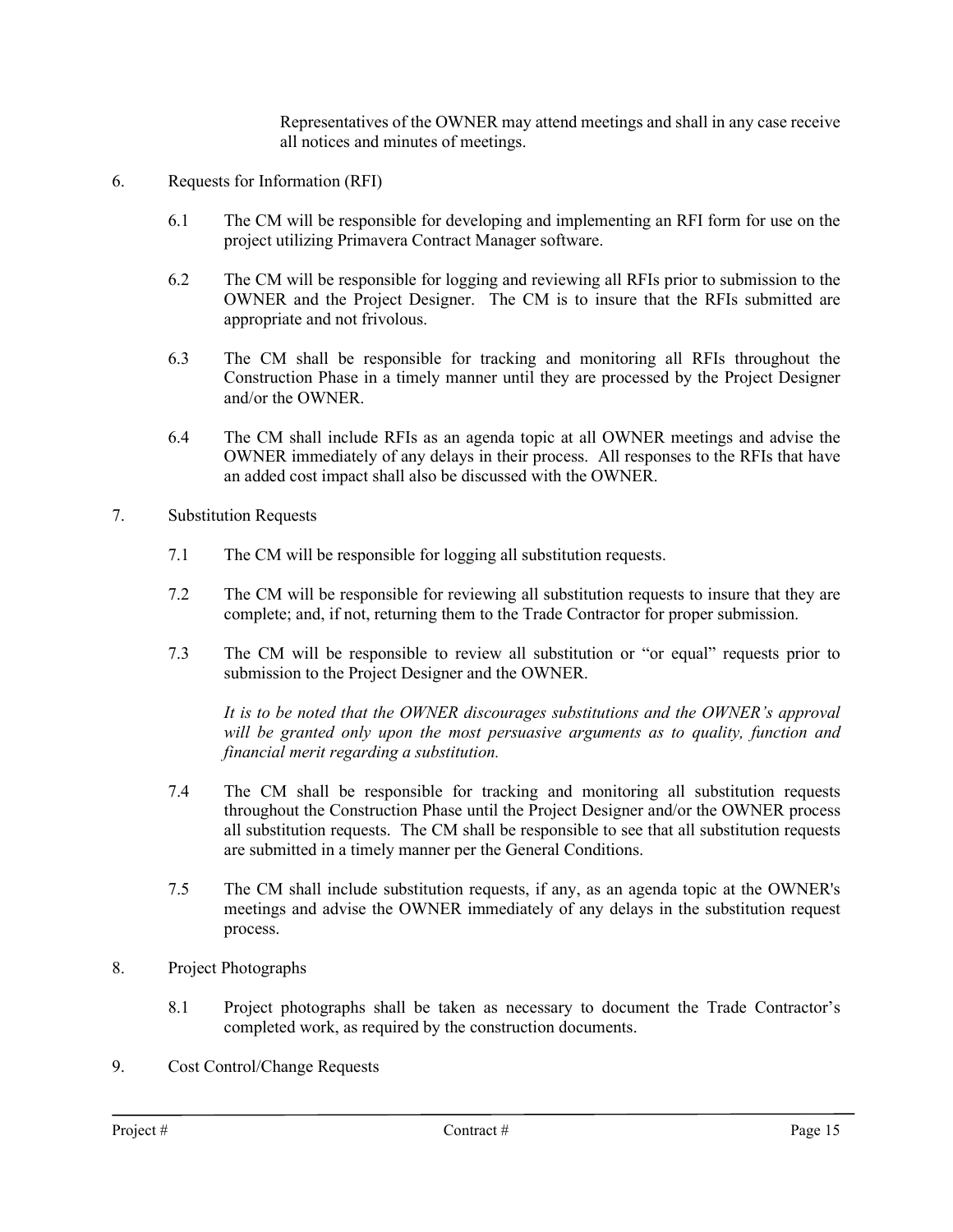- 9.1 The CM shall develop and maintain an effective system of Project cost control. The CM shall refine and update the approved MCP, incorporate OWNER approved changes as they occur, and develop reports and forecasts as needed, or as directed by the OWNER. The CM shall identify variances between actual and estimated costs and advise the OWNER whenever projected cost exceeds allowances or estimates. The CM shall furnish a monthly cost report to the OWNER that documents status of MCP and actual costs
- 9.2 The CM shall review all requests for changes from its Trade Contractors and perform an analysis of the Contract Documents to determine if the request has validity. If the CM determines that the request is valid, the CM shall submit its findings to the Owner and Project Designer for review. If the Owner and Project Designer determine that the change is valid then the Owner will issue a Notice to Proceed to the CM and the CM will be authorized by the Owner to prepare a change order package in accordance with the contract documents. The Owner will place strong emphasis on the involvement of the CM during the design phase when determining if a change has validity. The Owner will make the final determination regarding the validity of any change request.
- 9.3 The CM shall check and supervise all material deliveries, equipment and labor entering the work site. The CM shall maintain cost accounting records on authorized work performed under unit costs, actual costs for labor and material, or other bases requiring accounting records, and afford the OWNER access to these records and preserve them for a period of six (6) years after final payment. The OWNER reserves the right to audit these records during that period.

## 10. Quality Control / Inspection

- 10.1 The CM shall submit to the Owner a quality control/quality assurance (QC/QA) plan that outlines the CMs approach to QC/QA. It shall address the following items at a minimum; Use of approved submittals and shop drawings in the field, pre-installation meetings prior to commencement of major or specialized portions of the work and designated QA/QC staff for the CM. The QC/QA plan shall also include a matrix indicating a comprehensive list of inspections by the CM, the A/E, the Owner's independent testing firm, the commissioning agent and the DASNY Quality Assurance group. The QC/QA plan shall also include a deficiency log and the CM's approach to resolving deficiencies.
- 10.2 The CM shall perform daily quality control inspections on the work of the Trade Contractors to guard the OWNER against defects and deficiencies in the work and shall coordinate this activity with the on-site duties of the Project Designers. The CM shall advise the OWNER and Project Designers of any apparent variation and deviation from the intent of the Contract Documents and shall take the necessary action to correct such variations and deviations from the intent of the Contract Documents. The CM shall provide daily inspection reports to the Owner no later than the morning of the following business day. If deficient work is discovered by the Owner, Project Designer or the CM, the CM shall direct the pertinent Trade Contractor(s) to correct the work.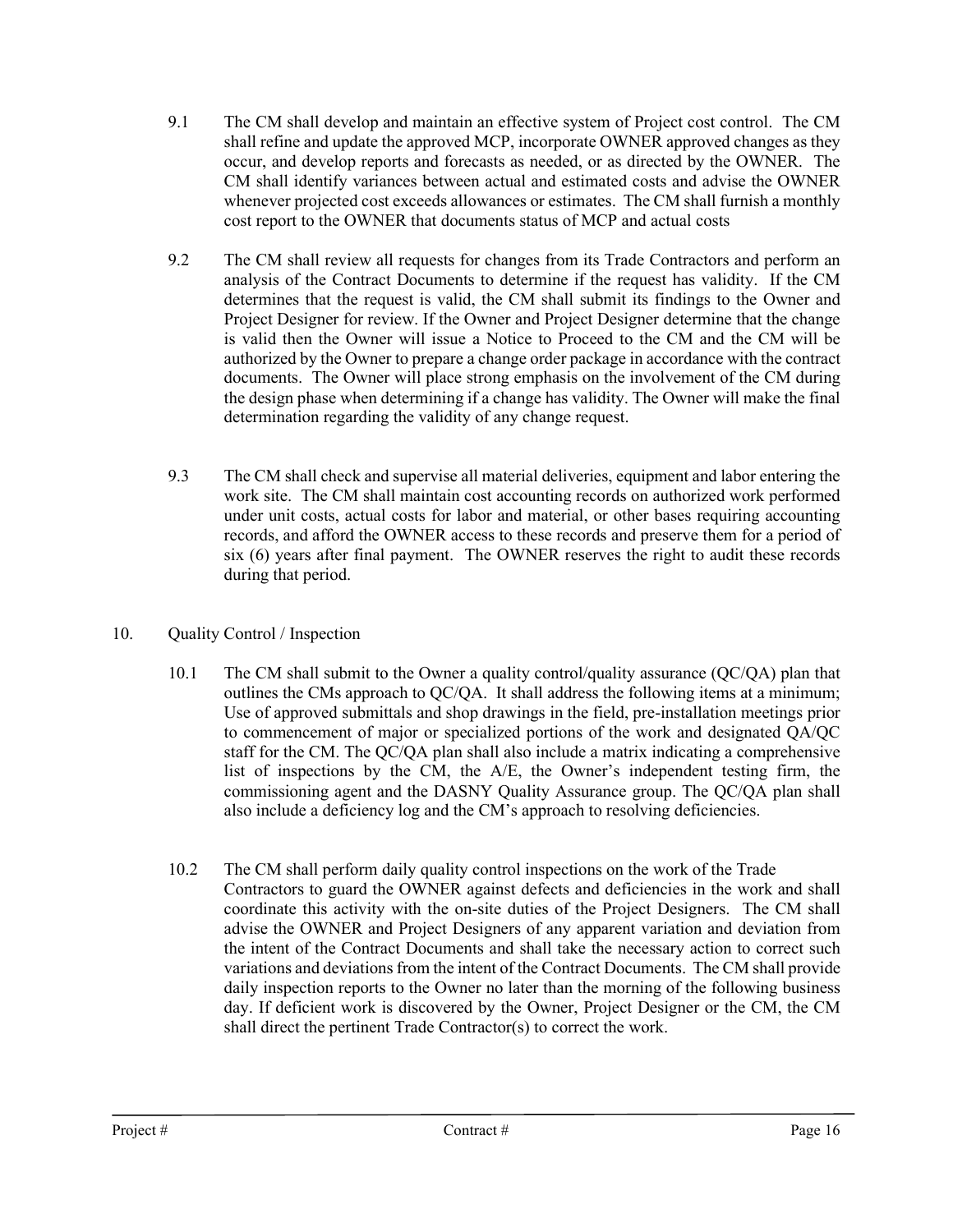- 10.3 The OWNER reserves the right to independently contract for Quality Assurance inspection and testing. The CM shall coordinate the activities of the OWNER's independent QA Consultant with those of the trade contractors.
- 10.4 The OWNER and Project Designer will conduct regular inspections of the work in progress. The CM shall track deficiencies submitted by the OWNER and the Project Designers and coordinate corrective work required.
- 10.5 In the latter stages of the project the CM shall:
	- a. Perform its own "pre-punchlist" inspections in order to minimize the punchlist items discovered during the joint inspections described below.
	- b. Inspect the Project jointly with the OWNER and the Project Designers prior to the time the OWNER is to use, occupy, or operate any part or all of the Project, and prepare a list of observed variances and deficiencies in the Work. Distribute the list to the appropriate Trade Contractor(s) for necessary corrective work.
	- c. Prepare jointly with Project Designers a "Final Punch List" for each Trade Contract. Distribute to the appropriate Contractor(s) for necessary corrective action.
	- d. At the time of substantial completion, prepare a list of any remaining items of work to be completed or corrected. Distribute to the appropriate Trade Contractor(s) for necessary work. Establish a value for each item of work remaining to be completed or corrected.
	- e. Make final inspection of the Project with OWNER and Project Designers, using Contract Documents as a base to determine if the Contract requirements have been fulfilled. List any variances between Contract requirements and Work installed. Coordinate items that may appear on independent final lists prepared by the OWNER/Project Designers. Distribute to the appropriate Trade Contractor(s) for necessary corrective action.
	- f. Follow up on all notices of corrective work to Trade Contractor(s) to assure satisfactory and timely completion of the Work.
	- g. Coordinate with the OWNER and necessary Trade Contractors to perform all necessary testing and acceptances of building systems prior to final acceptance and turnover of the building. The CM shall gain familiarity with the Owner's requirements for issuing a Temporary Approval for Occupancy and coordinate and implement requirements with the Trade Contractors in a timely manner.

## 11. Site Security

- 11.1 The CM shall maintain a site security system. The administration of this system shall be by the CM's own personnel unless otherwise approved by the OWNER. The CM shall be responsible for the administration of this system, which may include, but not be limited to:
	- a. Maintenance of hardware and software.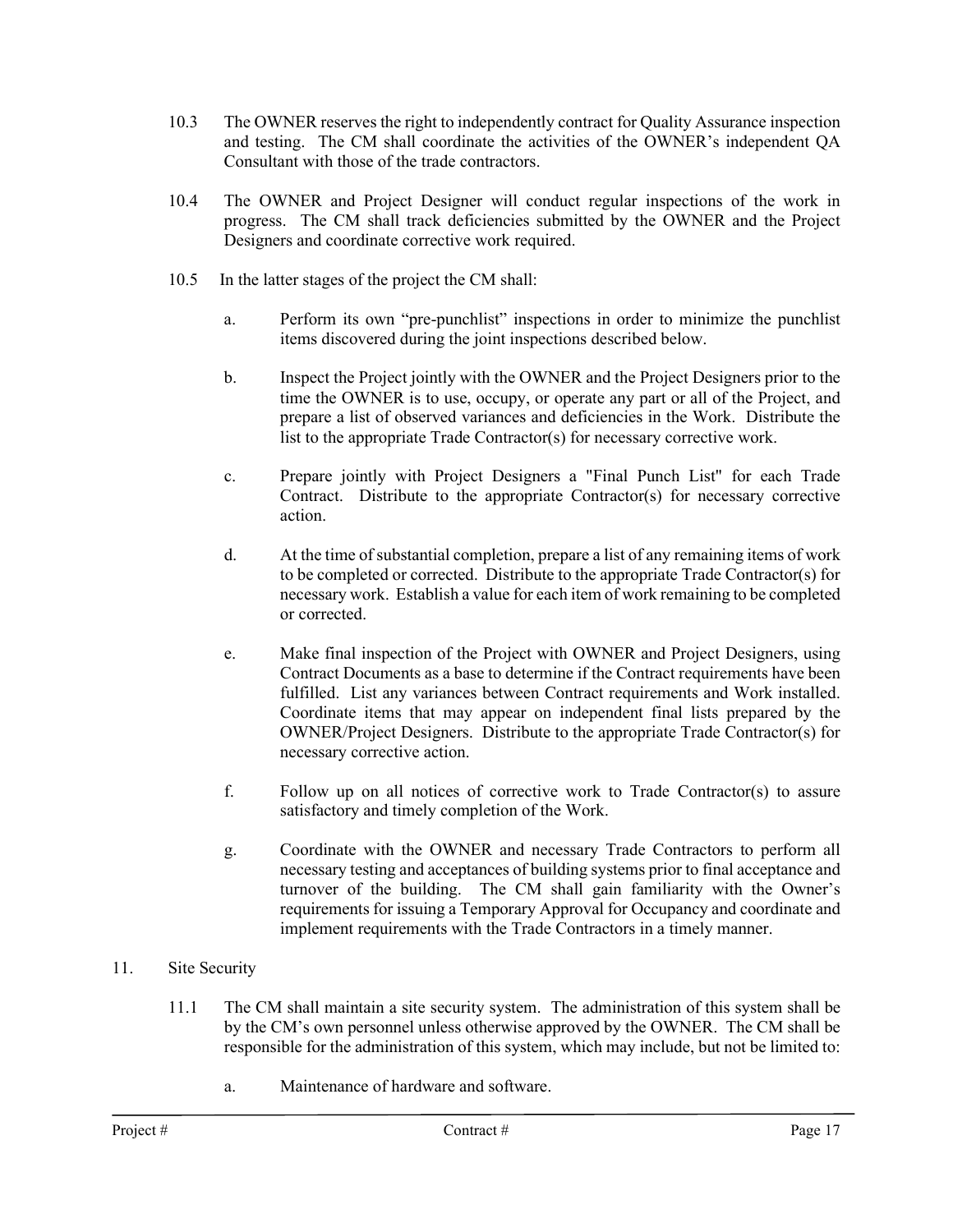- b. Generating photographic or other approved identifications.
- c. Assigning identification cards to contractor staff and other site personnel.
- d. Ensuring contractor staff and other site personnel comply with security procedures.
- e. Maintaining security of the system against unauthorized access.
- f. Managing other data entry and generation of reports as requested by the OWNER.

## 12. Project Safety

- 12.1 The CM shall develop and implement a site specific project safety program in accordance with the General Conditions For Construction and applicable regulations and provide a copy to the OWNER.
- 12.2 The CM shall report, to the OWNER, as part of each monthly report, any safety violations and actions taken to protect the safety of persons and property engaged in the work.
- 12.3 The CM shall coordinate with the Owner's independent safety inspection program by facilitating inspections and providing information to the independent safety inspectors as requested.
- 13. Changes in the MCP
	- 13.1 The OWNER may unilaterally, at any time, make changes within the general scope of the work to be performed under the Contract. Said changes shall be by written order, via a notice to proceed and change order (See Article 7 of the OWNER's General Conditions For Construction).
		- a. Changes in the scope of work to be performed during the Construction Phase shall be governed by the General Conditions For Construction, as supplemented by the provisions of this Section. Notwithstanding anything in the General Conditions For Construction, the provisions thereof shall apply only to work to be performed in the Construction Phase.
		- b. The CM shall notify the OWNER in writing with detailed cost supportive data if an apparent change in scope or design will require a change in the MCP.
		- c. The OWNER will review the CM's analysis and cost data and advise the CM of its findings. The OWNER and CM shall reach agreement on the nature of the subject change, and upon the OWNER's direction either eliminate the circumstances of the change or negotiate a mutually agreed cost change to the MCP. The CM shall notify the OWNER of such changes before trade bids for the work associated are requested.
		- d. Changes to the MCP will only be made as a result of documented and OWNERapproved decisions with the issuance of a change order approved by the OWNER.
	- 13.2 Change order proposals and documentation shall be submitted in accordance with Article 7 of the OWNER's General Conditions For Construction as may be supplemented by the CM's General Conditions. Markups for change orders under Article 7 shall only be paid to Trade Contractors and their subcontractors. The CM will not be entitled to any markup; however, the CM shall be paid a fee of  $\%$ , which will be applied to change orders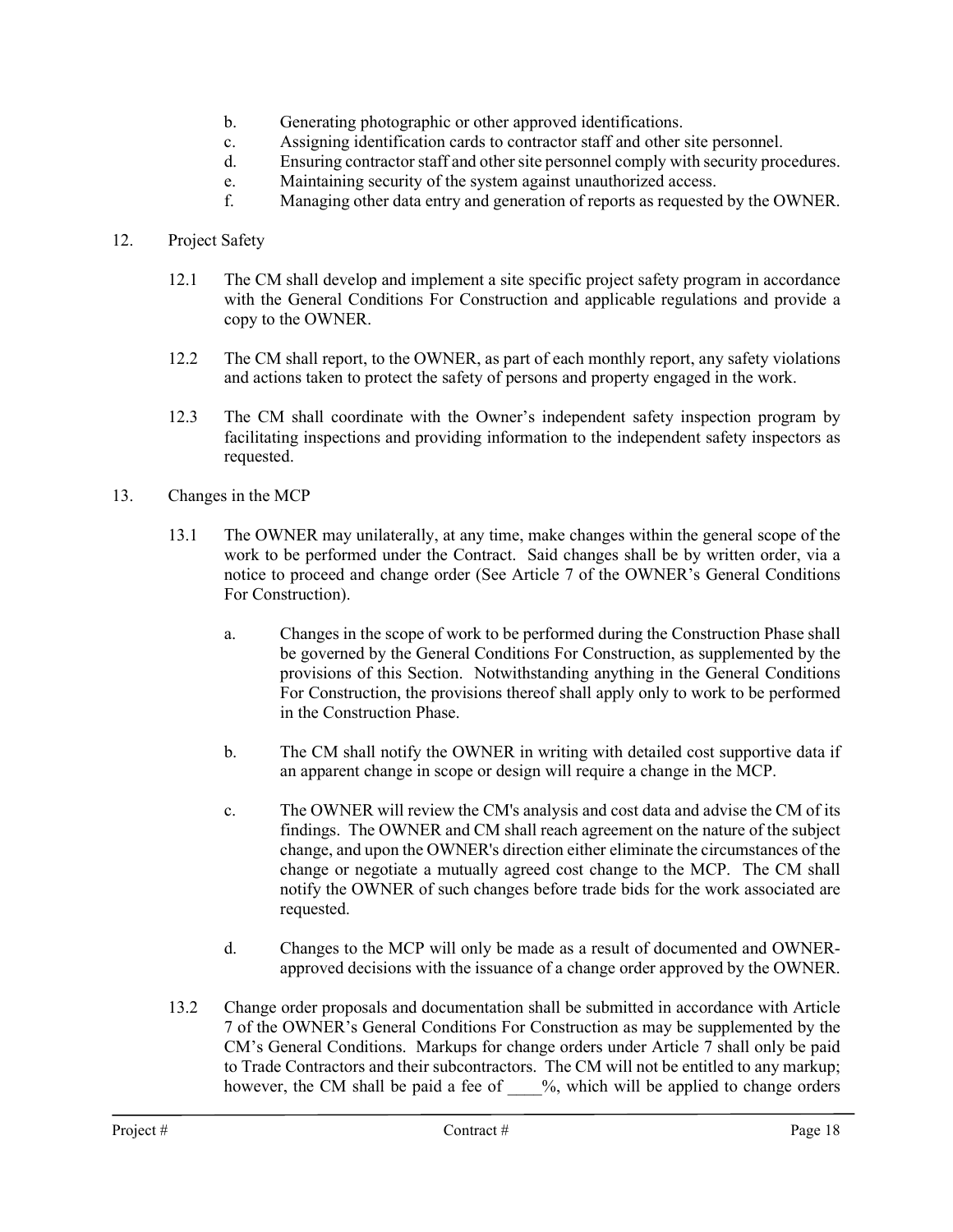related to Owner initiated program changes, design errors changes and unforeseen site condition changes.

- 13.3 All costs associated with scope reductions shall revert to the OWNER in full.
- 13.4 In addition to Owner initiated program changes, the following items shall be the responsibility of the OWNER and may constitute an increase in the MCP Contract Price:
	- a. Costs which arise from design errors for work that is required to be performed by the CM that results from improperly installed work resulting from design defects as shown by the plans and specifications.
	- b. Costs which arise from design omissions for work that is required to be performed by the CM resulting from defects in the design as shown by the plans and specifications that are discovered prior to the CM incurring any costs for the improperly described work.
	- c. Unknown field condition changes;
	- d. Costs which arise from the negligence of the OWNER, the Client, or the OWNER's members, officers, employees, or representatives.
- 14. Changes within the MCP
	- 14.1 It is understood and agreed that refinement and detailing may be accomplished from time to time with respect to the drawings and specifications. No adjustment in the MCP or the scheduled completion date shall be made unless such refinement or detailing results in changes in the scope and/or design of the Project, as determined by the OWNER. Nothing herein shall be construed to preclude the OWNER from ordering minor changes in the Work not involving increases in cost, consistent with the intent of the Contract Documents.
	- 14.2 The MCP shall include a CM construction contingency (CM-MCP Contingency) in an amount approved by the OWNER, to help reduce the risks assumed by the CM in providing the MCP for the Project. The OWNER and the CM acknowledge that the contingency is included to make adjustment for eventualities which have not been taken into precise account in the establishment of the MCP, including but not limited to: (1) contract default by trade contractors; (2) unanticipated market conditions; (3) those circumstances where the actual cost of an item exceeds the amount allocated to such item in the schedule of values, assuming all remedies pursuant to section 4.1 of the Construction Phase contract have been exhausted; (4) corrections in the work provided the CM has exhausted all reasonable means to obtain correction of same from the responsible Trade Contractor; (5) interfacing, coordination or scoping omissions between and from the various work categories and (6) subcontractor claims. Application of the CM MCP Contingency shall not be permitted in any instance involving a design issue that (1) was previously commented on or otherwise denoted by the CM or the OWNER; or (2) reasonably should have been recognized by a prudent CM during the Pre-Construction Phase. The CM-MCP Contingency is not allocated to any particular item of the cost of the work, and is established for the CM's use as may be required for increases in costs as noted above. It is understood that the amount of the CM-MCP contingency is the maximum sum available to the CM to cover costs incurred as a result of such unanticipated causes or details, and that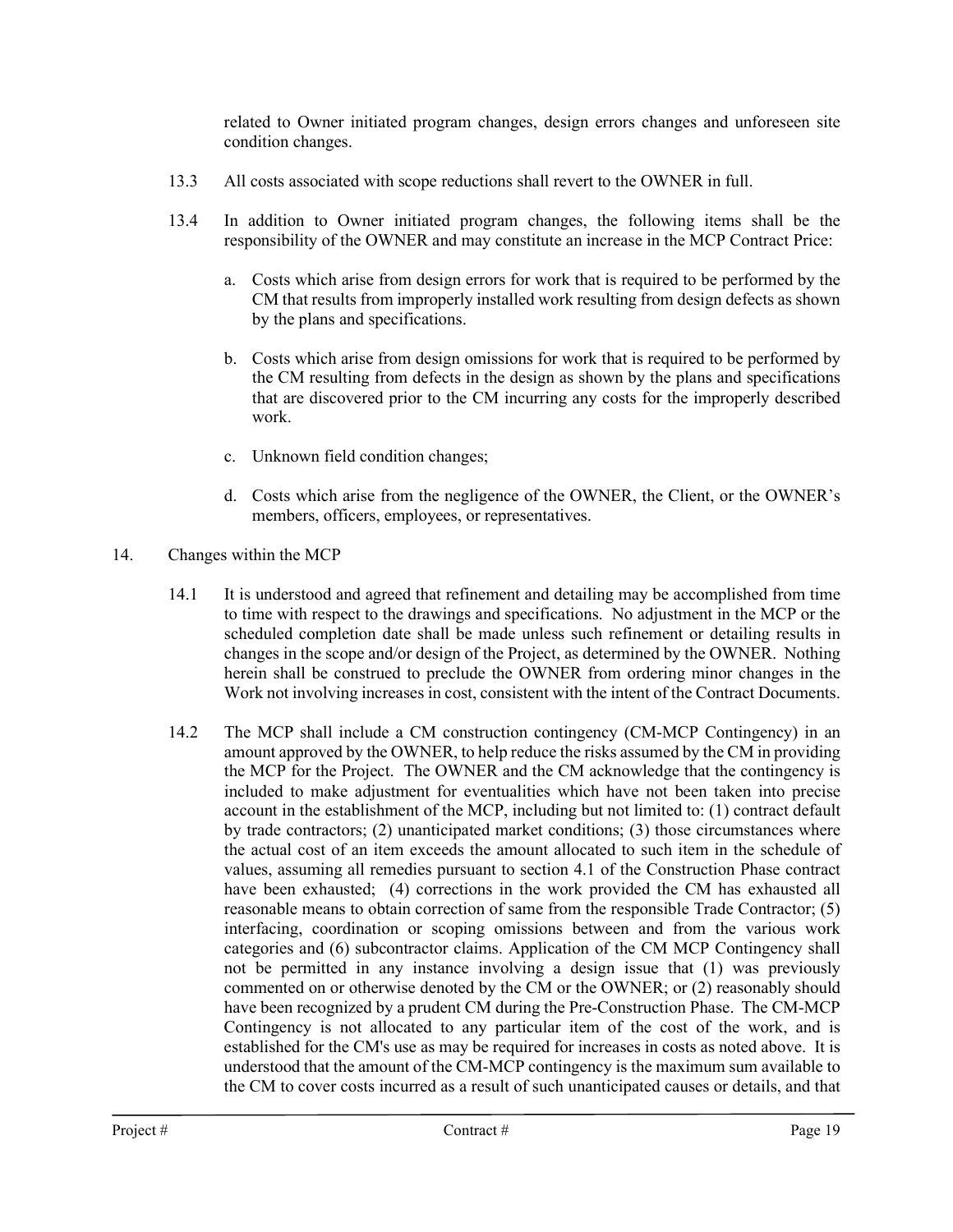cost overruns in excess of the amount of the CM-MCP contingency will be borne by the CM.

- 14.3 The CM will notify the OWNER and Project Designer in writing of the CM's intent to apply any part of the CM-MCP contingency to any item within the Cost of the Work prior to any such application. The CM shall not implement the use of this contingency without the written approval of the OWNER. The CM shall fully document the change on its copy of the construction documents. Documentation to substantiate the use of the CM-MCP contingency as it relates to change order work shall be prepared in accordance with Article 7 of the OWNER's General Conditions. Allowable mark-ups on change orders for Trade Contractors and their subcontractors shall also be in accordance with Article 7 as may be supplemented by the CM's own General Conditions. The CM shall not be entitled to receive any markup or fee on these changes. The CM will notify the OWNER in writing of the CM's intent to apply any part of the CM-MCP contingency to any item within the Cost of the Work prior to any such application. The CM shall not implement the use of this contingency through reallocation or other means without the written approval of the OWNER. The CM shall fully document the change on its copy of the construction documents. Any unused funds will revert back to the OWNER at the end of the project and will be removed from the MCP value.
- 15. Shop Drawing Review / Processing
	- 15.1 The CM will be responsible for logging all shop drawings / submittals prior to submission to the Project Designer and/or OWNER. The CM is to insure that shop drawings and submittal packages are submitted in a complete and appropriate manner and, if not, return them to the Trade Contractor for proper submission.
	- 15.2 The CM shall develop and implement a system for review, acceptance or rejection, and processing of all shop drawings / submittals, including noting critical projected lead-times on the CPM schedule. He shall review this system with the OWNER and the Project Designer, and obtain the OWNER's approval prior to implementation.
	- 15.3 The CM shall be responsible for tracking and monitoring all shop drawings / submittals throughout the Construction Phase until all shop drawings / submittals have been approved by the Project Designer and/or the OWNER.
	- 15.4 The CM shall include shop drawings as an agenda item on all OWNER meetings and advise the OWNER immediately of any delays in the shop drawing / submittal process.
- 16. Project Site Documents
	- 16.1 The CM shall devise, implement and maintain at the Project site, on a current basis, a structured document control system which includes and tracks records of all necessary contracts, RFI's, shop drawings, samples, purchases, materials, equipment, maintenance and operating manuals and instructions, and any other documents and revisions thereto which arise out of the Contract or the Work. These documents shall be readily available to the OWNER any time during the performance of this contract.
- 17. Reports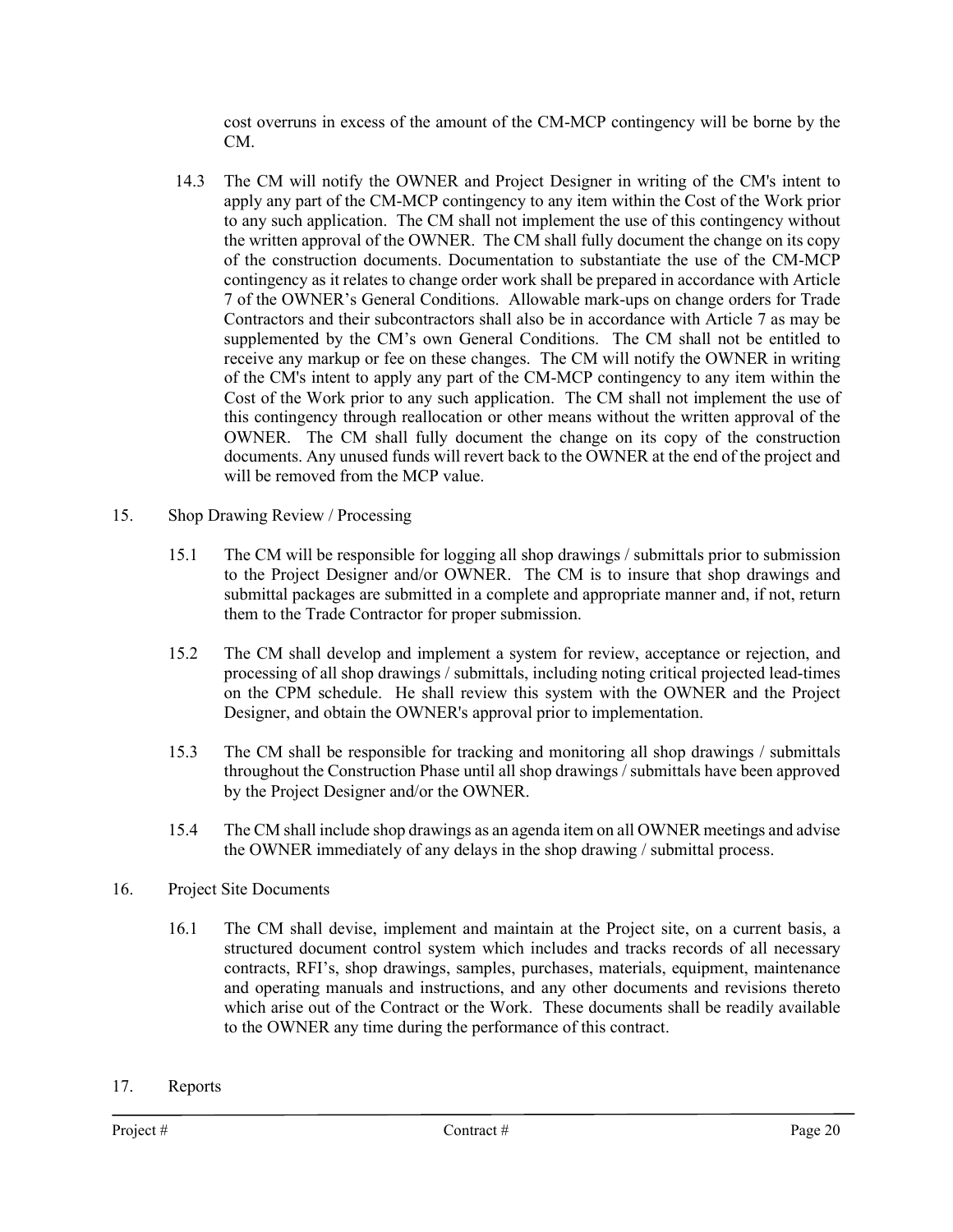## 17.1 General

- a. The CM shall keep accurate and detailed written records of project progress during all stages of construction.
- b. The CM shall submit the required reports to the OWNER on the status of construction, including updated copies of all logs maintained at the site for change orders, claims, submittals, etc.
- 17.2 Daily Reports

The CM shall compile a summary daily report consisting of the following for submittal to the OWNER:

- a. The CM shall maintain a detailed daily report of all events which occur at the jobsite or elsewhere, and which affect, or may be expected to affect, project progress. The report shall record weather data, including minimum and maximum temperatures, precipitation type and amount, sky conditions, and wind velocities. The report shall also record all visitors, and include a detailed list of all material deliveries to the site. The report shall be available to the OWNER at all times and shall be turned over to the OWNER upon completion of the contract.
- b. The Trade Contractors' daily report describing the construction activities of the day along with manpower and equipment usage, including that of their subcontractors and safety incidents
- 17.3 The CM shall provide to the OWNER on a monthly basis (every 30 days beginning 30 days from the issuance of the Notice to Proceed for a Construction Phase), or at the OWNER's request, a written report inclusive of the items noted below.
- 17.4 Within ten (10) days of issuance of the Construction Phase Notice to Proceed, the CM is to submit to the OWNER the report formats for each of the items listed in 17.6 below and prior to implementation the CM must obtain the OWNER's approval of these formats.
- 17.5 The monthly report by the CM is to include the items noted below. Please note the owner may request some of the items on a more frequent bi-weekly basis, at the owner's discretion.
	- a. Project Status: Overall summary of the project status to date for the Project inclusive of information on the Trade Contractors' Work and the percentage of completion for the Project.
	- b. Schedule: Revised project schedules with a summary statement as to the status of construction for the Project, and major milestones (achieved and slipped), including a discussion of each slippage and proposed recovery plan.
	- c. Cost Status: Overall summary of the financial status of the project with the cost control report.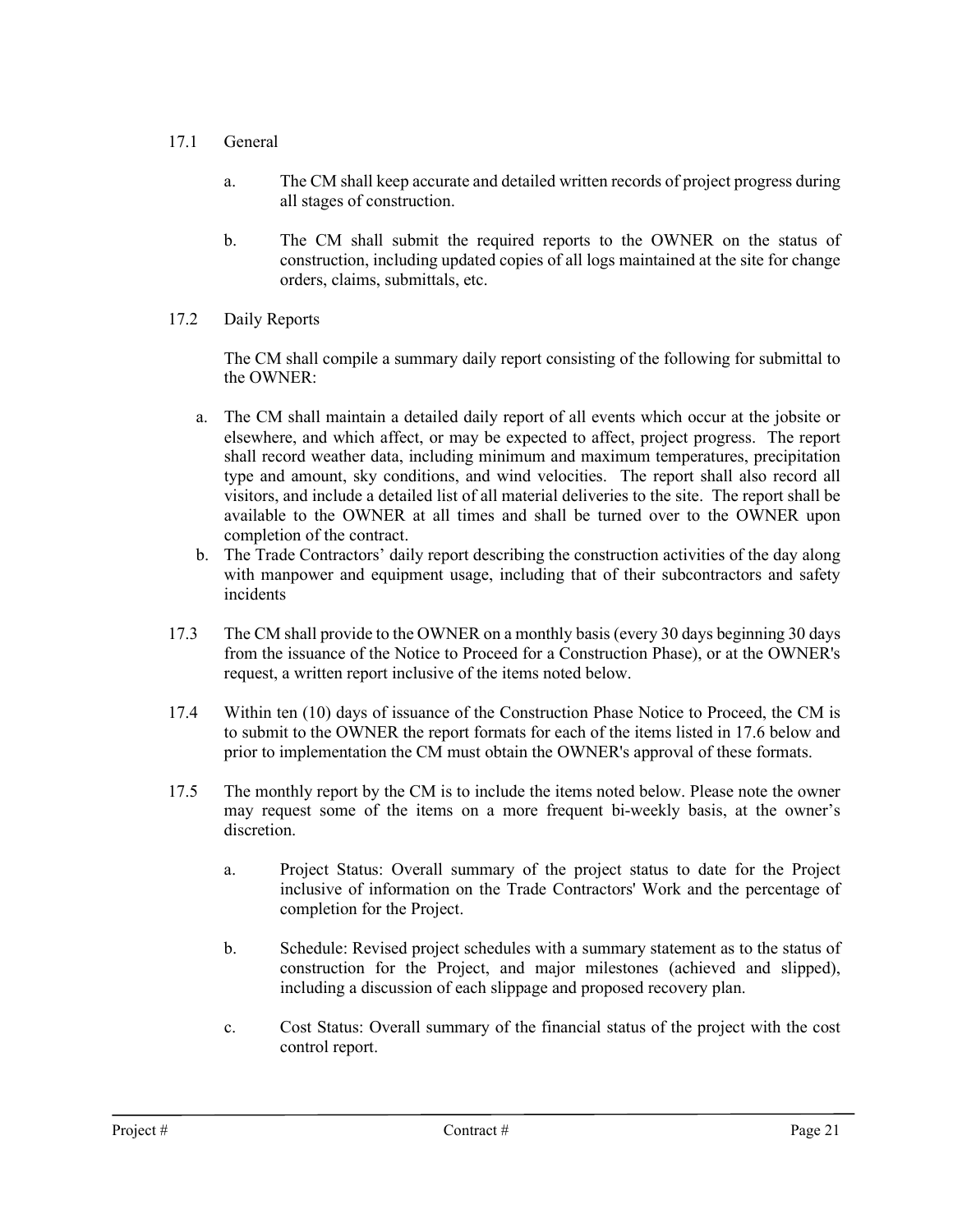- d. Change Order: A summary statement as to the status of change orders for the Project inclusive of potential change orders, approved change order and rejected / voided change orders as well as change orders which require the OWNER's immediate attention.
- e. Shop Drawings / Submittal and RFIs: A summary statement as to the status of shop drawings / submittal and RFIs for the Project inclusive of items requiring the OWNER and/or the Project Designer's immediate attention.
- f. Quality Control / Inspections: A summary statement as to the status of quality control / inspections for the Project including, but not limited to, number and type of inspections made, overall project quality to date, and recommendations.
- g. Current construction and cost issues with proposed solutions for resolution.
- h. A copy of monthly photographs highlighting the current progress, as necessary
- i. A 30 and 60 day look ahead schedule.
- j. An accident report.
- 18. Contract Close-Out
	- 18.1 The CM is responsible for compliance with all Contract Close-Out items per the Contract Documents. He shall obtain data from Trade Contractors and maintain a current set of record drawings, specifications and operating manuals.
	- 18.2 With mechanical and electrical equipment, the CM shall obtain the Operating and Maintenance (O&M) manuals at least four (4) months prior to the demonstration for such equipment. These O&M manuals are to be sent to the OWNER's Project Manager who is to forward one (1) set to the OWNER's department responsible for maintaining the facility for review prior to the equipment demonstration. Each O&M is to be reviewed and approved by the OWNER.
	- 18.3 The CM shall work closely with the OWNER as to the procedures and schedule for Contract Close-Out and the contractual obligations therein.
	- 18.4 At the completion of the Project and before final payment, the CM shall deliver all such records to the OWNER along with a complete set of as-built drawings for use by the Project Designer in preparing Record Drawings. Additionally the CM shall:
		- a. Establish that the following has been received from the Contractor(s) and forwarded expeditiously to the appropriate party:
			- (1) all necessary guarantees;
			- (2) as-built drawings;
			- (3) operating and maintenance manuals;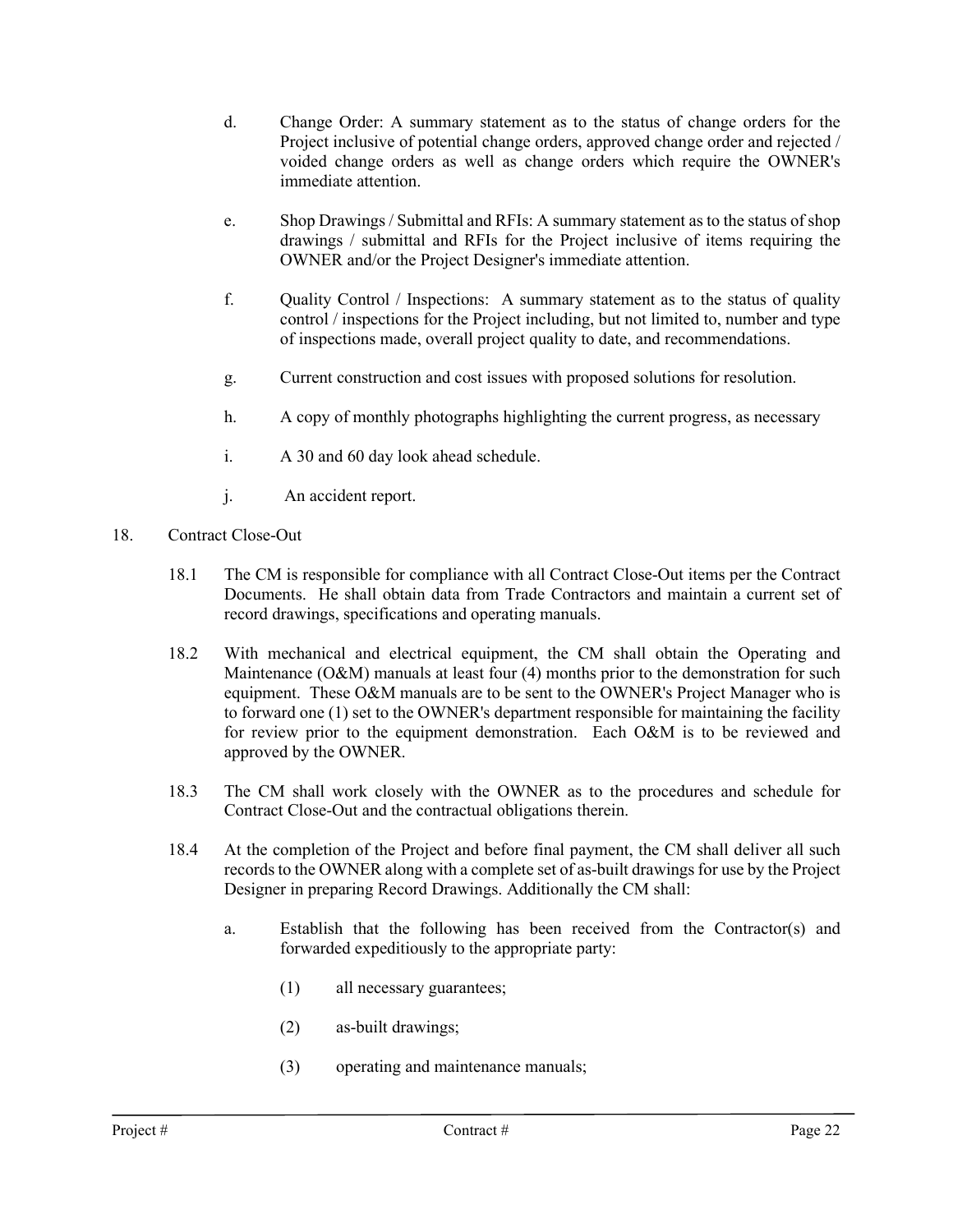- (4) certificates of compliance, etc.;
- (5) all turnover items required by Contract; and
- (6) other items required by the Contract.
- b. Maintain a log of receipts, turnovers and transmittals.
- c. Establish and document that all operating instructions have been given to the OWNER's personnel consistent with Contract requirements. Perform all necessary coordination.
- 19. Separate Contracts

Without invalidating the relationships with the CM, the OWNER reserves the right to let other contracts in connection with the Project, the work under which shall proceed simultaneously with the execution of the CM's work. The CM shall afford other separate contractors' reasonable opportunity for the introduction and storage of their materials and the execution of their work and the CM shall take all reasonable action to coordinate his work with theirs. If the work performed by the separate contractor is defective or so performed as to prevent the CM from carrying out his work according to the plans and specifications, the CM shall immediately notify the OWNER upon discovering such conditions.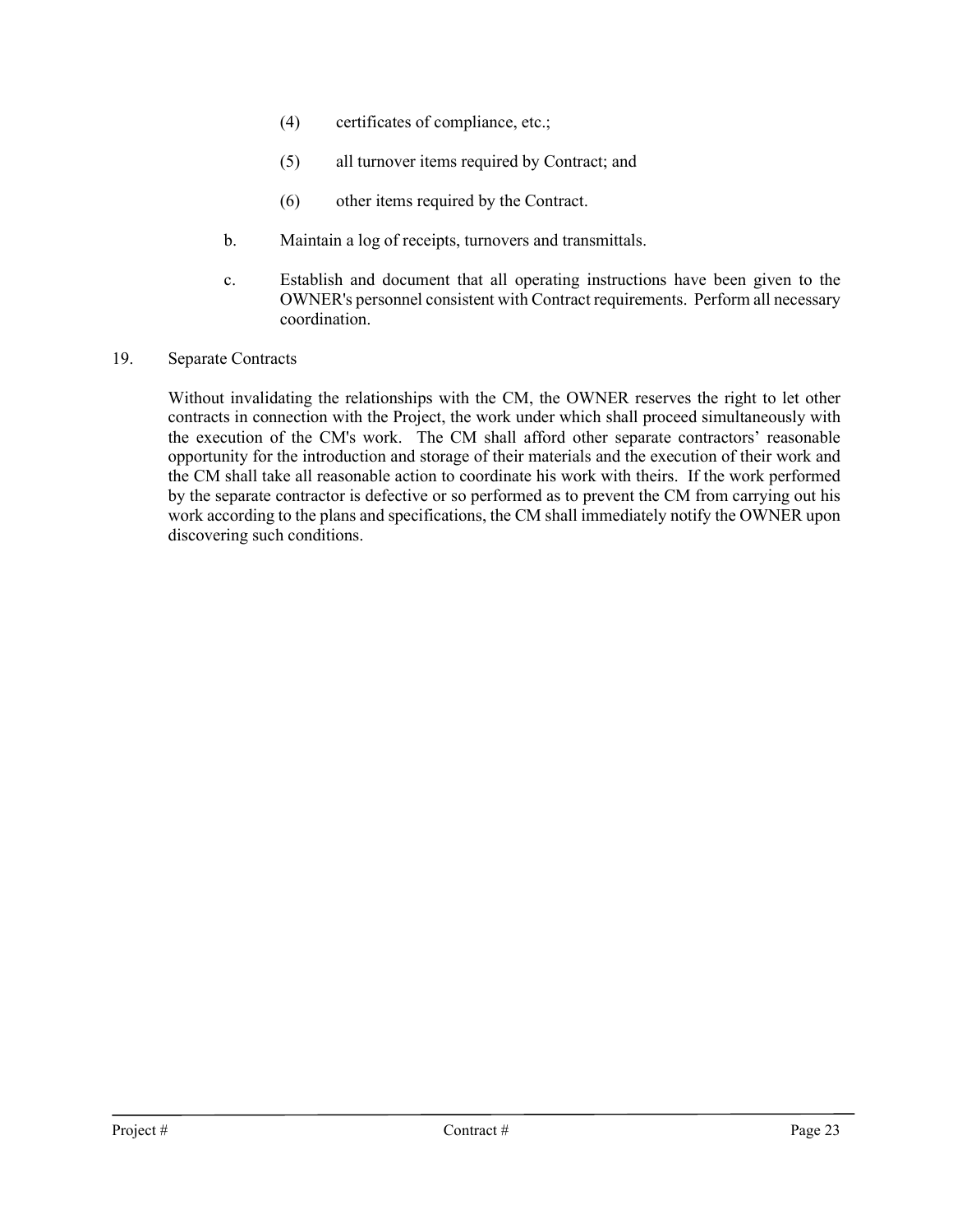## **APPENDIX "B"**

### **SUMMARY OF CONSTRUCTION COSTS**

### **A. CONSTRUCTION PHASE**

#### **B.** GENERAL CONDITIONS ITEMS COSTS

| (1)  | Field Offices                      | \$ |
|------|------------------------------------|----|
| (2)  | <b>Utility Connection</b>          |    |
| (3)  | <b>Utility Charges</b>             |    |
| (4)  | Field Office Furniture & Equipment |    |
| (5)  | Temporary Heat                     |    |
| (6)  | <b>Reproduction Equipment</b>      |    |
| (7)  | <b>Reproduction Supplies</b>       |    |
| (8)  | Field Office Supplies              |    |
| (9)  | Field Office Telephone             |    |
| (10) | Postage, Messenger, and Printing   |    |
| (11) | Survey                             |    |
| (12) | Permits and Fees                   |    |
| (13) | Project Cleanup                    |    |
| (14) | Rubbish Removal                    |    |
| (15) | Safety and Protection              |    |
| (16) | Site Security                      |    |
| (17) | Project Sign                       |    |
| (18) | Progress Photos                    |    |
| (19) | Fencing                            |    |
| (20) | Teamster                           |    |
| (21) | <b>IBM</b> Computer                |    |
| (22) | Hoisting                           |    |
| (23) | <b>Blueprints</b>                  |    |
| (24) | Master Mechanic                    |    |
|      |                                    |    |
|      |                                    |    |

### TOTAL GENERAL CONDITIONS COST  $\qquad \qquad$  \$

### **CM Staffing Costs CM Fringe Benefits CM Management Fee**

Payments for Services shall be made monthly in proportion to Services performed and approved by the OWNER. Payments shall be requisitioned on the OWNER's form, **CONTRACTOR'S CONTRACT PAYMENT REQUISITION** with accompanying certified payroll, and other appropriate backup. Certified payroll shall show the names and rates of pay of all personnel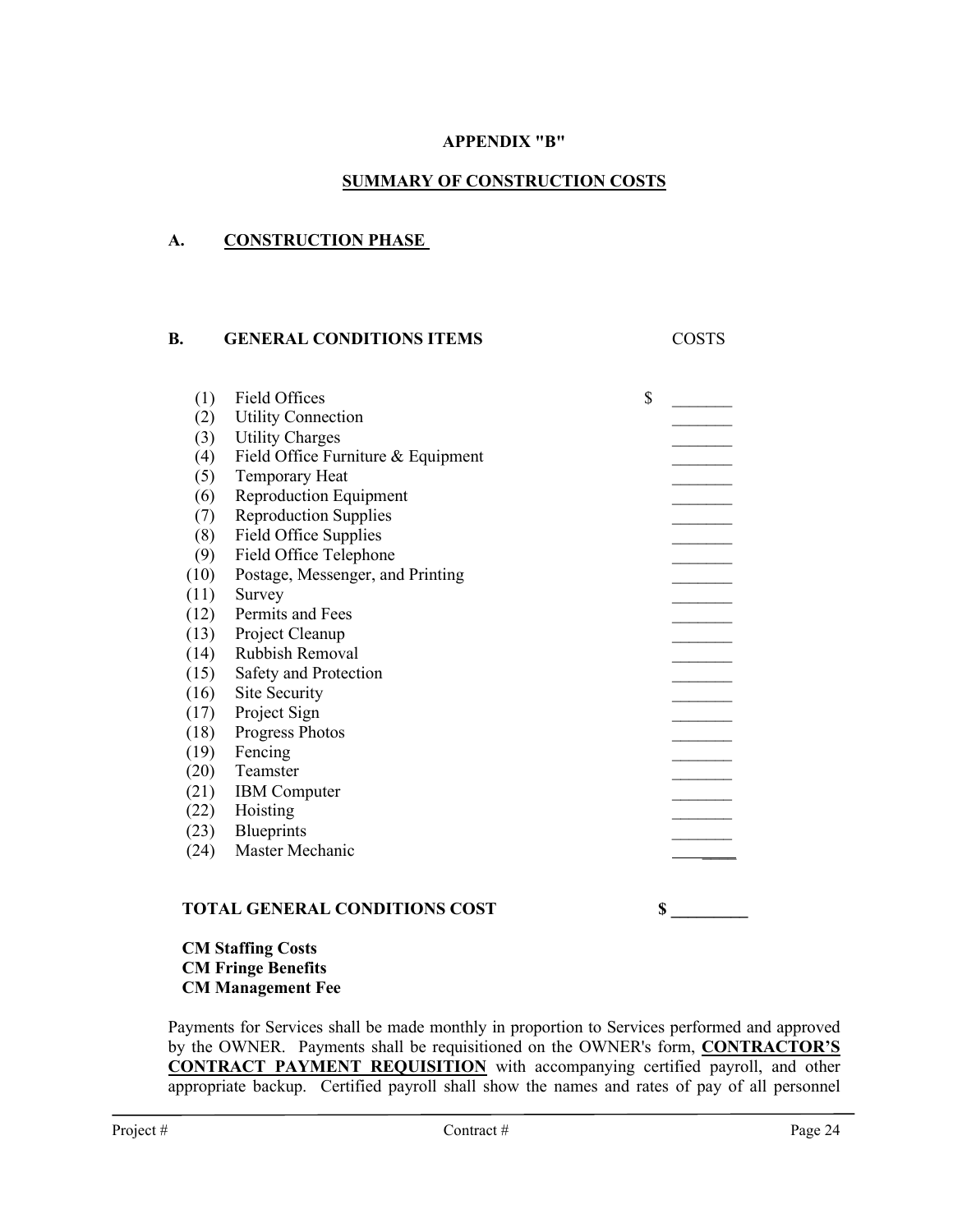performing services during the payment period, and their position classification. Only said form shall be used for reimbursement of Services. The Construction Manager and all subconsultants/sub-contractors are required to submit a completed *E.O. 162 Workforce Utilization Report.* The Construction Manager is responsible for collecting reports from each sub performing work on the contract, ensuring that the subs submit the report as required. All *E.O. 162 Workforce Utilization Reports* are to be submitted within 10 days of the end of each month. The *E.O. 162 Workforce Utilization Report* is posted on DASNY's website at [https://www.dasny.org/forms](https://nam02.safelinks.protection.outlook.com/?url=https%3A%2F%2Fwww.dasny.org%2Fforms&data=04%7C01%7CKMallard%40dasny.org%7Cf58861aa5a2749ecdbf608d8ea3e5d4b%7C886b09f58d684ba88fafccc214b01239%7C0%7C0%7C637516900862077847%7CUnknown%7CTWFpbGZsb3d8eyJWIjoiMC4wLjAwMDAiLCJQIjoiV2luMzIiLCJBTiI6Ik1haWwiLCJXVCI6Mn0%3D%7C1000&sdata=b8B6VU%2F2JfStwmnlGicL7Rd1dTKt%2BnlIoahL9LeDMrY%3D&reserved=0) and can be found by going to MWSBE – Forms. The completed reports are to be submitted to DASNY's<br>Opportunity Programs Group by emailing the Excel workbook files to Opportunity Programs Group by emailing the Excel workbook files to  $EO162$ Reporting@dasny.org. Hard copies of the reports will not be accepted.

NTE = Not to Exceed  $LS = Lump$  Sum  $AE =$  Actual Expense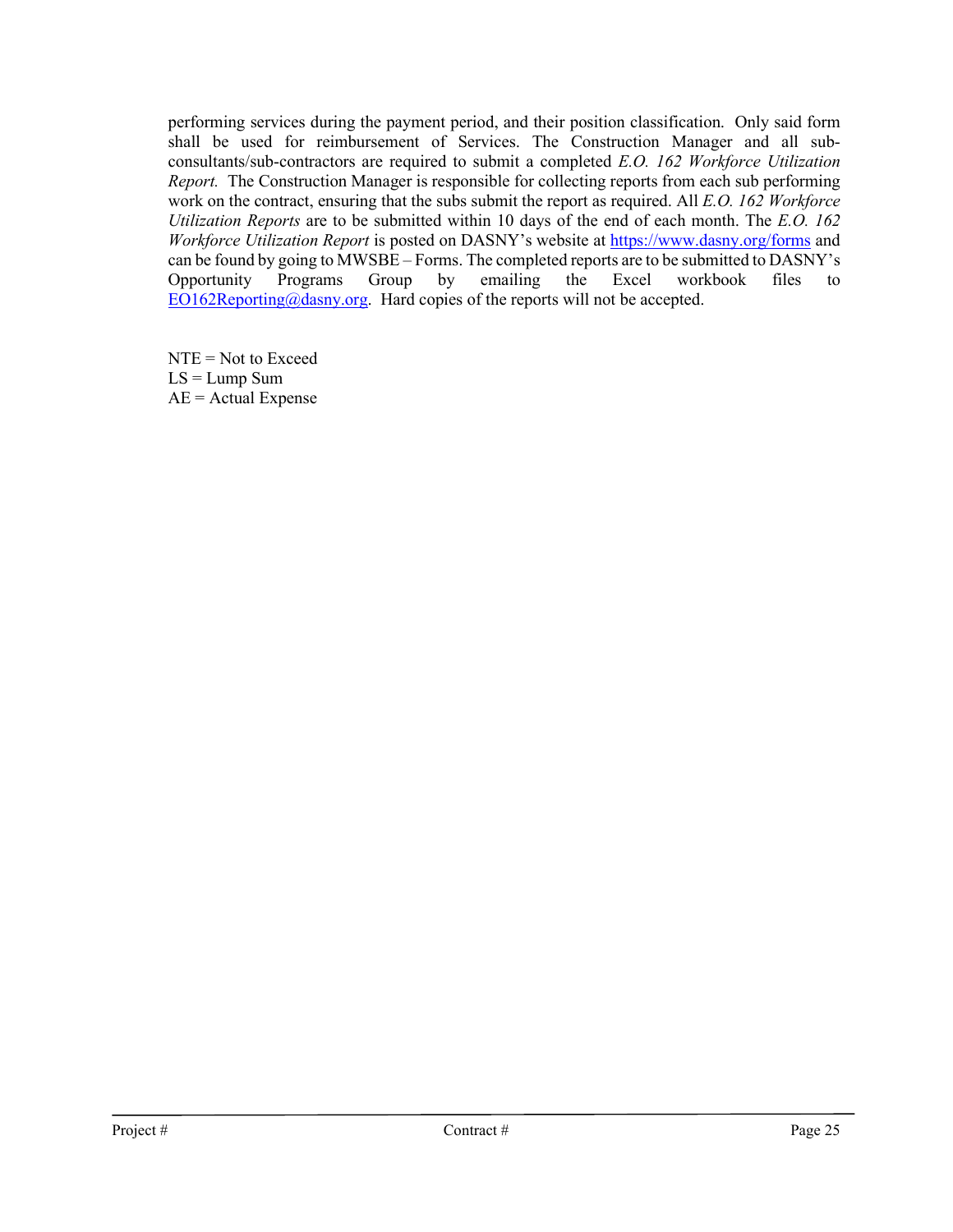## **APPENDIX "C"**

# **MAXIMUM PRICE – ASSSUMPTION AND CLARIFICATIONS**

Total MCP

# **APPENDIX "D" CM Build Sub-Contractor Pre-qualification checklist**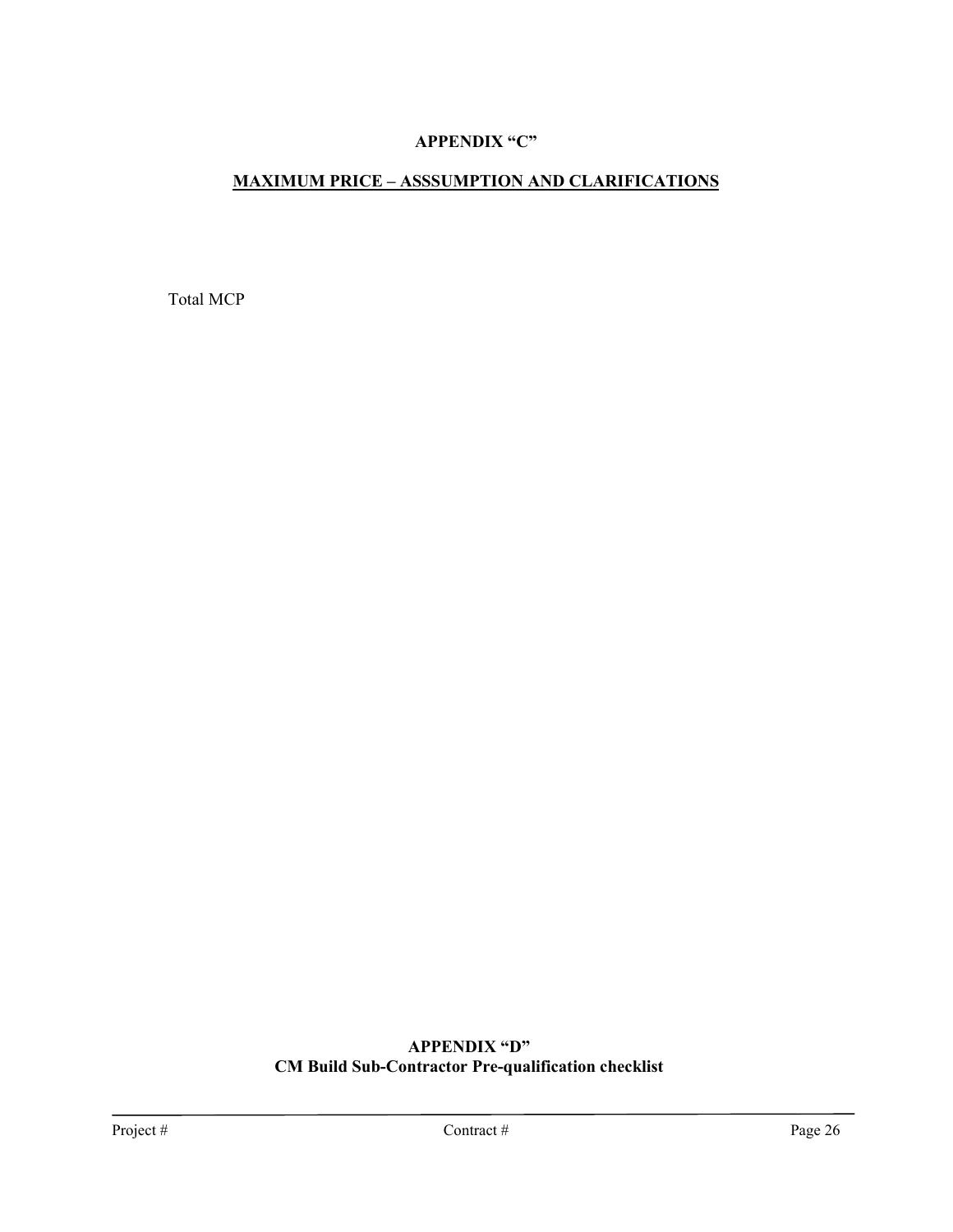Instructions: This form is to be completed by the Construction Manager in accordance with DASNY CM Build Construction Phase Contract, Appendix A, Section 4.1 b - Pre-qualification of Bidders. In prequalifying the bidder the CM must include: (1) determining whether any prospective bidder has been subject within the past five years to a debarment by the New York State Department of Labor or by the New York State Workers Compensation Board; (2) determining the status of the bidder's registration with the New York State Department of State; (3) identifying any serious Occupational Safety and Health Administration (OSHA) violations by the bidder; and (4) requiring each bidder to disclose whether, within the past five years, it has been debarred by, found not responsible by, or lost its prequalification status from, any public agency.

For a list of available resources and websites to assist in determine the responsibility and pre-qualifying bidders can be found in the Vendor Responsibility Resource Guide at URL: [http://www.osc.state.ny.us/vendrep/documents/vendrep/resource\\_guide.pdf](http://www.osc.state.ny.us/vendrep/documents/vendrep/resource_guide.pdf)

| Project Number:  |  |                      |
|------------------|--|----------------------|
| Project Name:    |  | <b>Bid Package:</b>  |
| Subcontractor:   |  | <b>Contact Name:</b> |
| Mailing Address: |  | Phone Number:        |
|                  |  | Email Address:       |

|    |                                                                                                                                                     | Yes    | $\underline{\mathrm{No}}$ |
|----|-----------------------------------------------------------------------------------------------------------------------------------------------------|--------|---------------------------|
|    | 1. NYS DOL Debarment within the past five (5) years                                                                                                 | П      | $\Box$                    |
|    | 2. NYS Workers Compensation Board Debarment within the past five (5) years                                                                          | П      | □                         |
| 3. | Found Not Registration with NYS Department of State                                                                                                 | □      | □                         |
| 4. | Debarment from other Public Agencies within the past five (5) years                                                                                 | □      | □                         |
| 5. | Found Not Responsible by a Public Agency within the past five (5) years                                                                             | П      | П                         |
| 6. | Lost Prequalification Status by a Public Agency within the past five (5) years                                                                      | П      | $\Box$                    |
| 7. | Upon review was it determined that the Subcontractor is not Financially Stable                                                                      | П      | П                         |
| 8. | OSHA Serious Violations within the past three (3) years                                                                                             | П      | $\Box$                    |
|    | 9. Upon review was it determined that the Subcontractor did not demonstrate experience on<br>contracts of similar size and complexity               | $\Box$ | П                         |
|    | 10. Was adverse Information identified based on reference check of listed references                                                                | П      | $\Box$                    |
|    | *Documentation of reference checks for listed references conducted as part of the pre-qualification<br><i>review must be attached to this form.</i> |        |                           |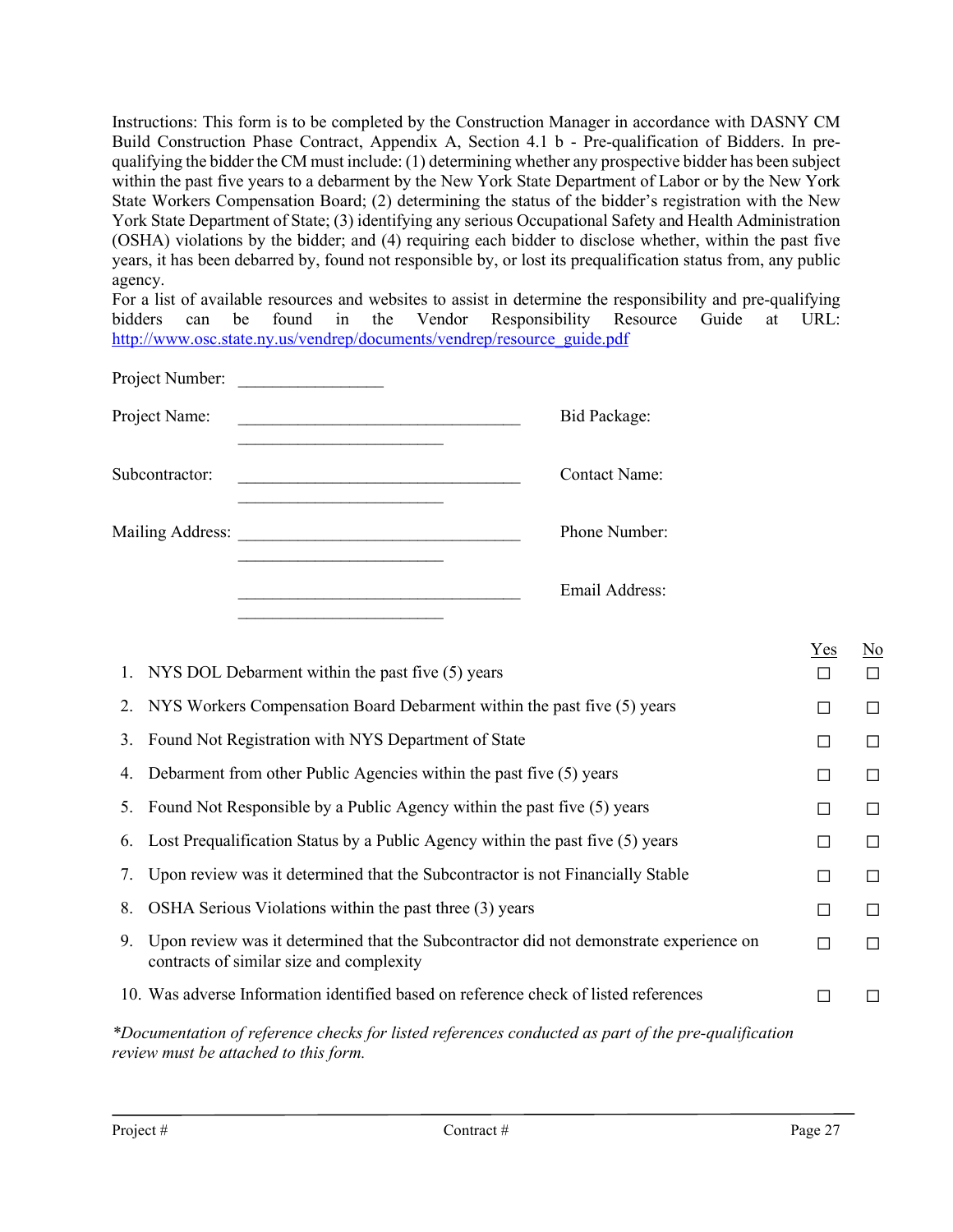### Comments:

 $\mathcal{L}_\text{max}$  and  $\mathcal{L}_\text{max}$  and  $\mathcal{L}_\text{max}$  and  $\mathcal{L}_\text{max}$  and  $\mathcal{L}_\text{max}$  and  $\mathcal{L}_\text{max}$  $\overline{\phantom{a}}$ Reviewer Name (print) Title Signature Date

 $\mathcal{L}_\text{max}$  , and the contribution of the contribution of the contribution of the contribution of the contribution of the contribution of the contribution of the contribution of the contribution of the contribution of t

# **APPENDIX "E" Non-Collusive Bidding Certification Form**